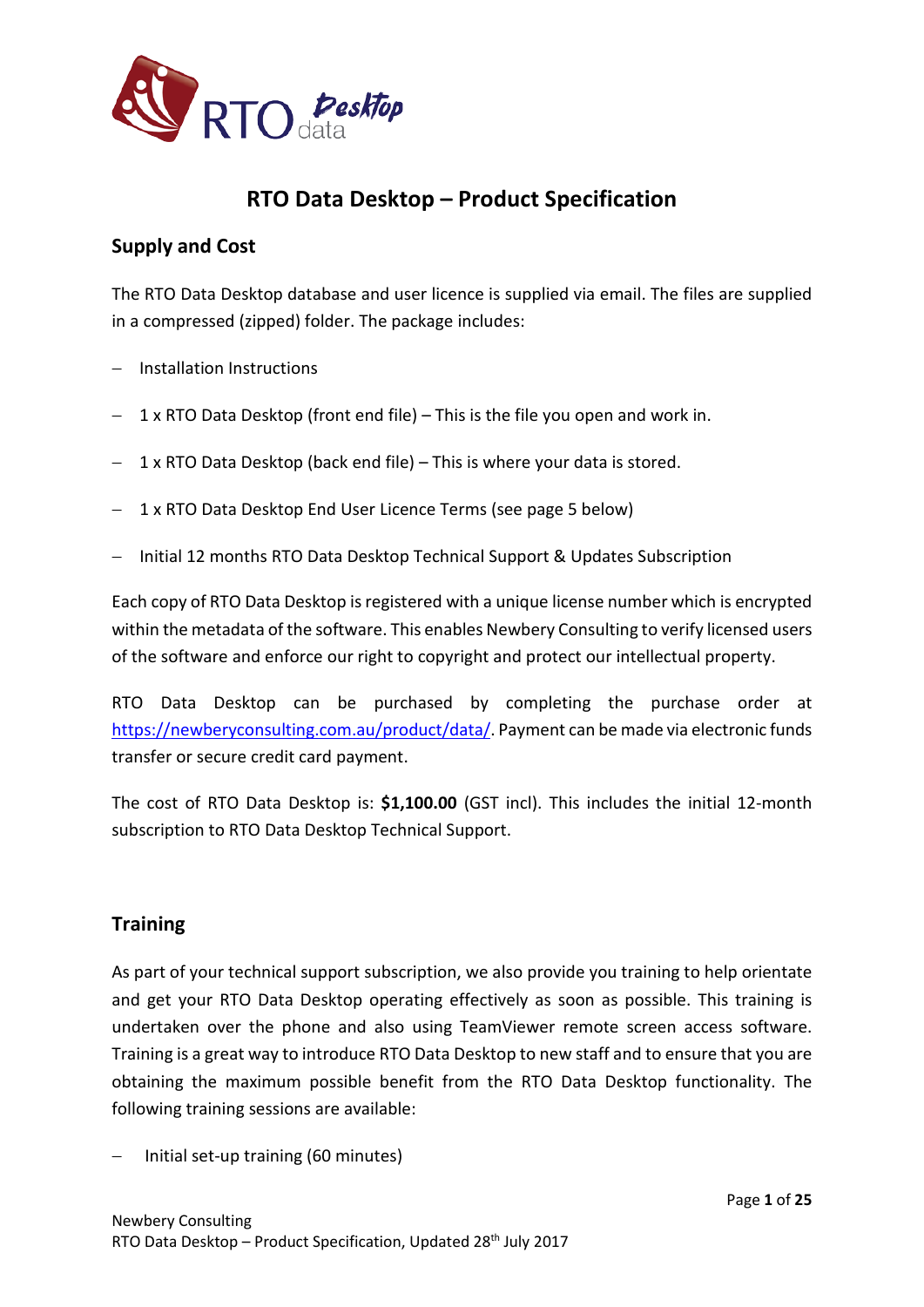

- − Refresher training (60 minutes)
- − Compliance training (60 minutes)
- − Import Spread sheets training (30 minutes)
- − Certificate Mail Merge training (30 minutes)
- − RTO Enrol training (60 minutes)
- − AVETMISS Reporting training (30 minutes)
- − VET Fee Help training (30 minutes)
- − USI Web Services training (30-60 minutes)

## **Technical Support**

Newbery Consulting has a small team of client support representatives to provide you with the support operate your RTO Data Desktop and resolve any issues relating to the database design. This service is offered for an annual subscription fee. The first 12 months are provided at no additional cost. Technical support includes:

- − phone and email support with a Newbery Consulting Client Support Team.
- − improvement updates which are generated by Newbery Consulting based on user feedback. Improvement updates are approved at the discretion of Newbery Consulting as an improvement will affect all users.
- − technical updates which are generated by Newbery Consulting based on changes to AVETMISS data reporting requirements.

Requesting support. Subscribers to technical support can request support by sending us an email to: [support@newberyconsulting.com.au.](mailto:support@newberyconsulting.com.au) We will generally respond to a request for support within an hour. We will always do our best to contact you as soon as possible. Please refer to the RTO Data Desktop End User Licence Terms, Section 11 for more information about technical support.

Updates to RTO Data Desktop are issued via email to a nominated database administrator within your organisation. These are simple to implement and keep your database up to date.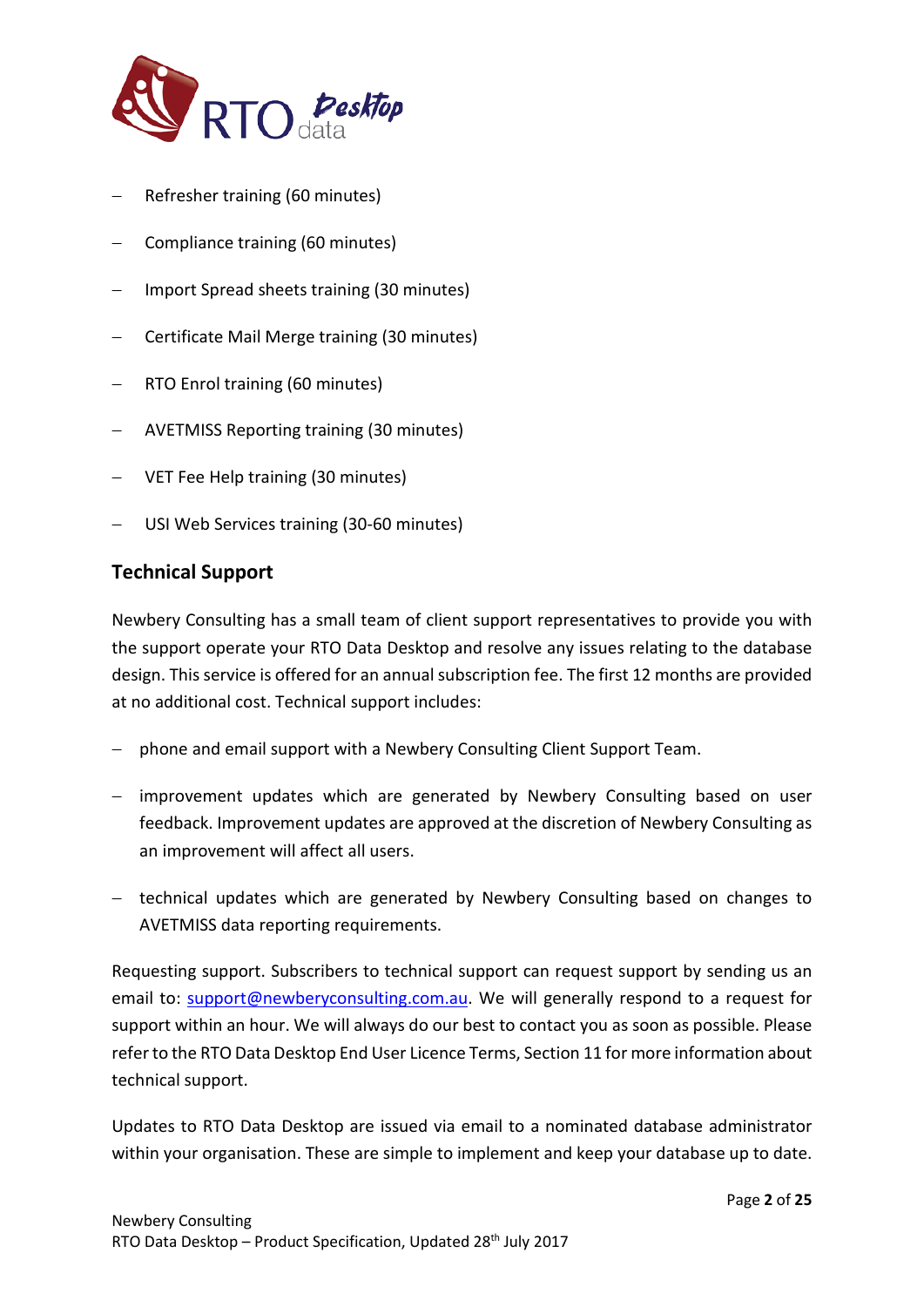

RTO Data Desktop is constantly being improved and technical support allows all users to benefit from these improvements at minimal cost.

RTO Data Desktop Technical Support can be purchased by completing the purchase order at [https://newberyconsulting.com.au/product/rto-data-tech-support/.](https://newberyconsulting.com.au/product/rto-data-tech-support/) Payment can be made via electronic funds transfer or secure credit card payment.

The cost of RTO Data Desktop Technical Support is: **\$825.00** (GST incl) for 12 months subscription. The initial 12 months is supplied complimentary with the purchase of RTO Data Desktop. At the 12-month anniversary, an email will be automatically sent to you requesting that the subscription be renewed.

## **System Requirements**

| Component                        | Requirement                                                                                                                                                                                                                                                                                                                                                                                                                                                                                                                                |
|----------------------------------|--------------------------------------------------------------------------------------------------------------------------------------------------------------------------------------------------------------------------------------------------------------------------------------------------------------------------------------------------------------------------------------------------------------------------------------------------------------------------------------------------------------------------------------------|
| <b>Computer and</b><br>processor | 500 megahertz (MHz) processor or higher. A higher processor<br>capability will provide better performance                                                                                                                                                                                                                                                                                                                                                                                                                                  |
| <b>Memory</b>                    | 256 megabyte (MB) RAM or higher                                                                                                                                                                                                                                                                                                                                                                                                                                                                                                            |
| <b>Hard disk</b>                 | 2 gigabyte (GB)                                                                                                                                                                                                                                                                                                                                                                                                                                                                                                                            |
| <b>Display</b>                   | 1024x768 or higher resolution monitor                                                                                                                                                                                                                                                                                                                                                                                                                                                                                                      |
| <b>Operating system</b>          | Microsoft Windows 7 with the current Service Pack (SP) or on a<br>server - Windows Server 2008 with the current SP or later<br>operating system.                                                                                                                                                                                                                                                                                                                                                                                           |
| <b>Concurrent users</b>          | RTO Data Desktop can be used by concurrent users. Newbery<br>Consulting recommend no more than ten (10) concurrent users<br>at a time. To access RTO Data Desktop concurrently you will<br>need to provide the IT systems to enable this. This can be<br>achieved by the following methods:<br>Network folder. The database file is stored on a shared<br>network drive, and people use the database file<br>simultaneously. This can be established by networking multiple<br>computers together where the files are accessed from one of |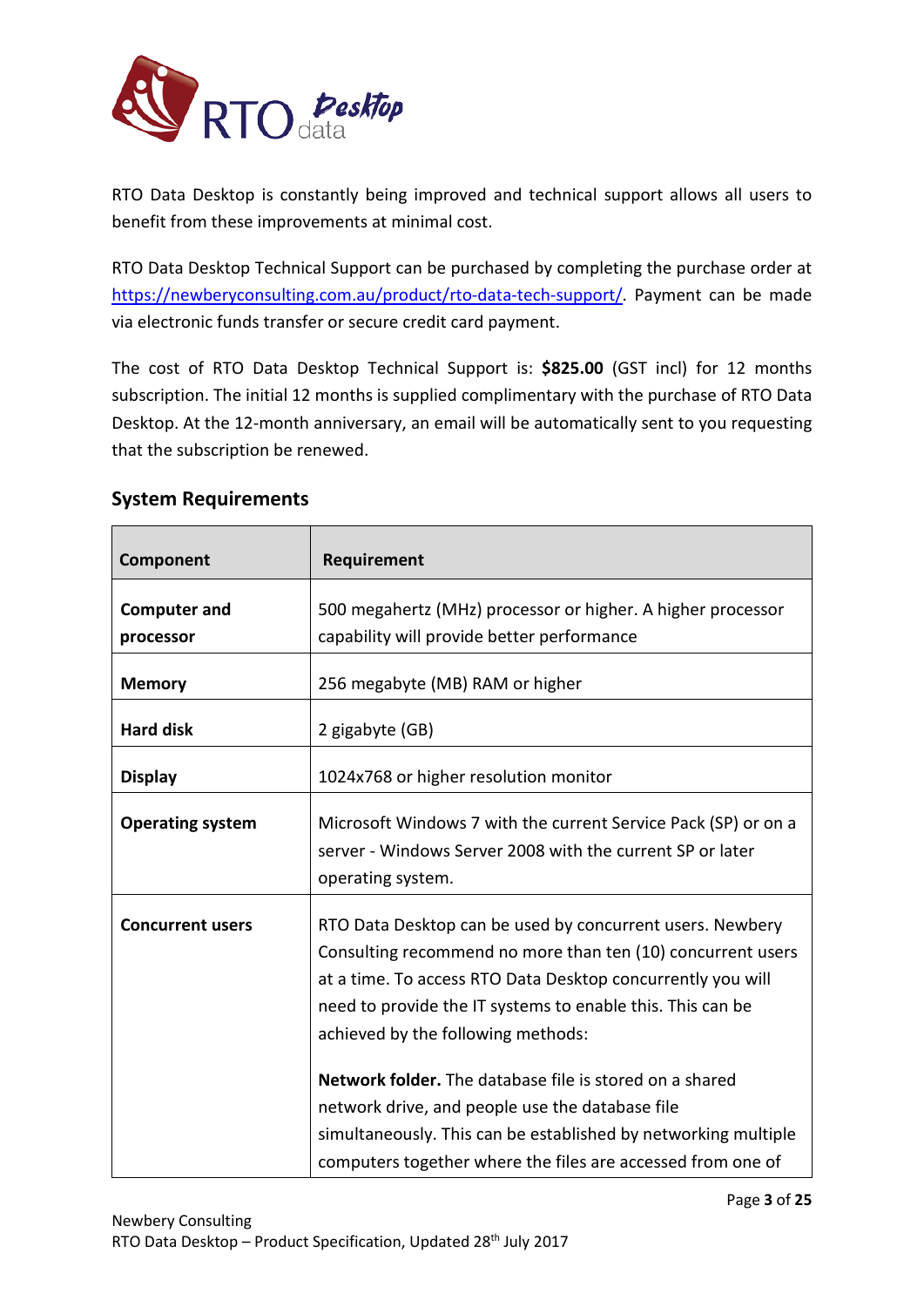

the computers on the network. This can also be achieved in a single office location by networking the computers to a basic files server or a network-attached storage.

**Terminal server**. Terminal server is optimised for sharing data among many users. The server would need to be a Windows Server such as a Windows Server 2008 R2. In a terminal server configuration, you would also need Microsoft Terminal Service licences and Microsoft Office 2010: Professional Plus licences. You then access the service from any computer using a Window Remote Desktop Connection.

In both of the above configurations, each authorised user would require their own individual front-end file sitting in the same folder as the back-end file. You may create a shortcut for each user that they keep on their desktop to access their frontend file. The file configuration might look like this example:

> **Mi RTO Data - Bree** 图 RTO Data - Dave **Mill** RTO Data - Joe **All** RTO Data - Kate **All** RTO Data - Rebecca **All** RTO Data - Sarah **MERTO Data ARTO Data\_be**

**Please note** that Newbery Consulting do not provide services to establish your concurrent access to the RTO Data Desktop files. Newbery Consulting supply you the RTO Data Desktop files and you then provide the IT environment and expertise to operate the system in accordance with your organisation's needs.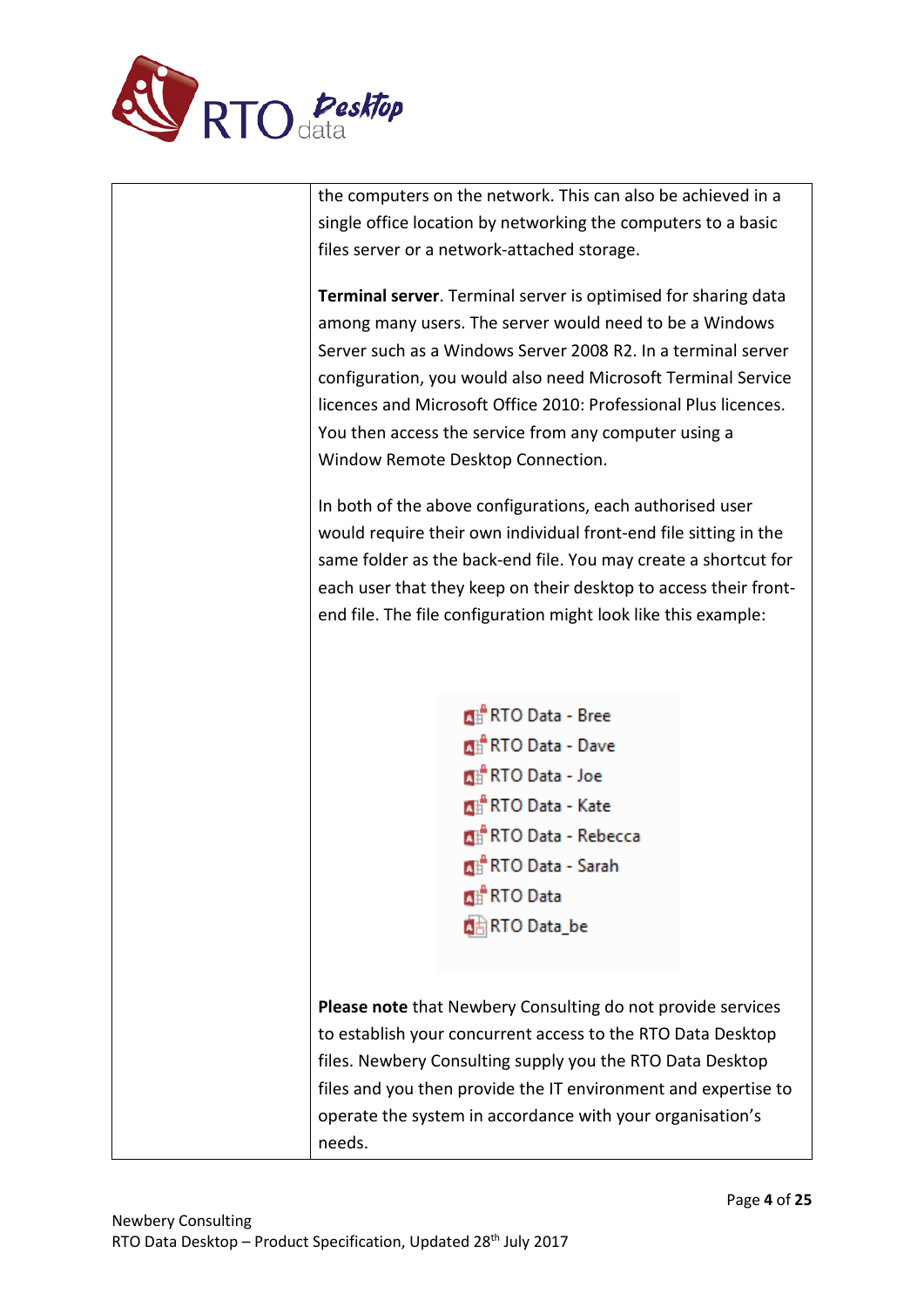

| <b>Critical Information</b> | To operate RTO Data Desktop, you will need to be operating on<br>your PC a fully licenced version of:                                                                                                                                                                                                                                                                                                                                      |
|-----------------------------|--------------------------------------------------------------------------------------------------------------------------------------------------------------------------------------------------------------------------------------------------------------------------------------------------------------------------------------------------------------------------------------------------------------------------------------------|
|                             | Microsoft Office 2010 Professional, Service Pack 2 or later<br>version.                                                                                                                                                                                                                                                                                                                                                                    |
|                             | The program required to run RTO Data Desktop is Microsoft<br>Access. This program comes standard with Microsoft Office<br>Professional. Microsoft Access can also be purchased<br>separately. RTO Data Desktop also utilises Microsoft Outlook to<br>create tasks and appointments and to email students.<br>Therefore, we recommend the full Microsoft Office<br>Professional 2010 or later and not simply Microsoft Access by<br>itself. |
|                             | Please note.                                                                                                                                                                                                                                                                                                                                                                                                                               |
|                             | RTO Data Desktop will not operate on Microsoft Access<br>2003 or Microsoft Access 2007. You are strongly advised to<br>check that you have the required system and program<br>requirements before you proceed to purchase.                                                                                                                                                                                                                 |
|                             | Microsoft Access is not a program that is compatible with<br>Apple Mac computes. Microsoft Access and RTO Data<br>Desktop will only operate on a PC.                                                                                                                                                                                                                                                                                       |
|                             | RTO Data Desktop is fully compatible with Microsoft Office<br>2010, 2013 and 2016.                                                                                                                                                                                                                                                                                                                                                         |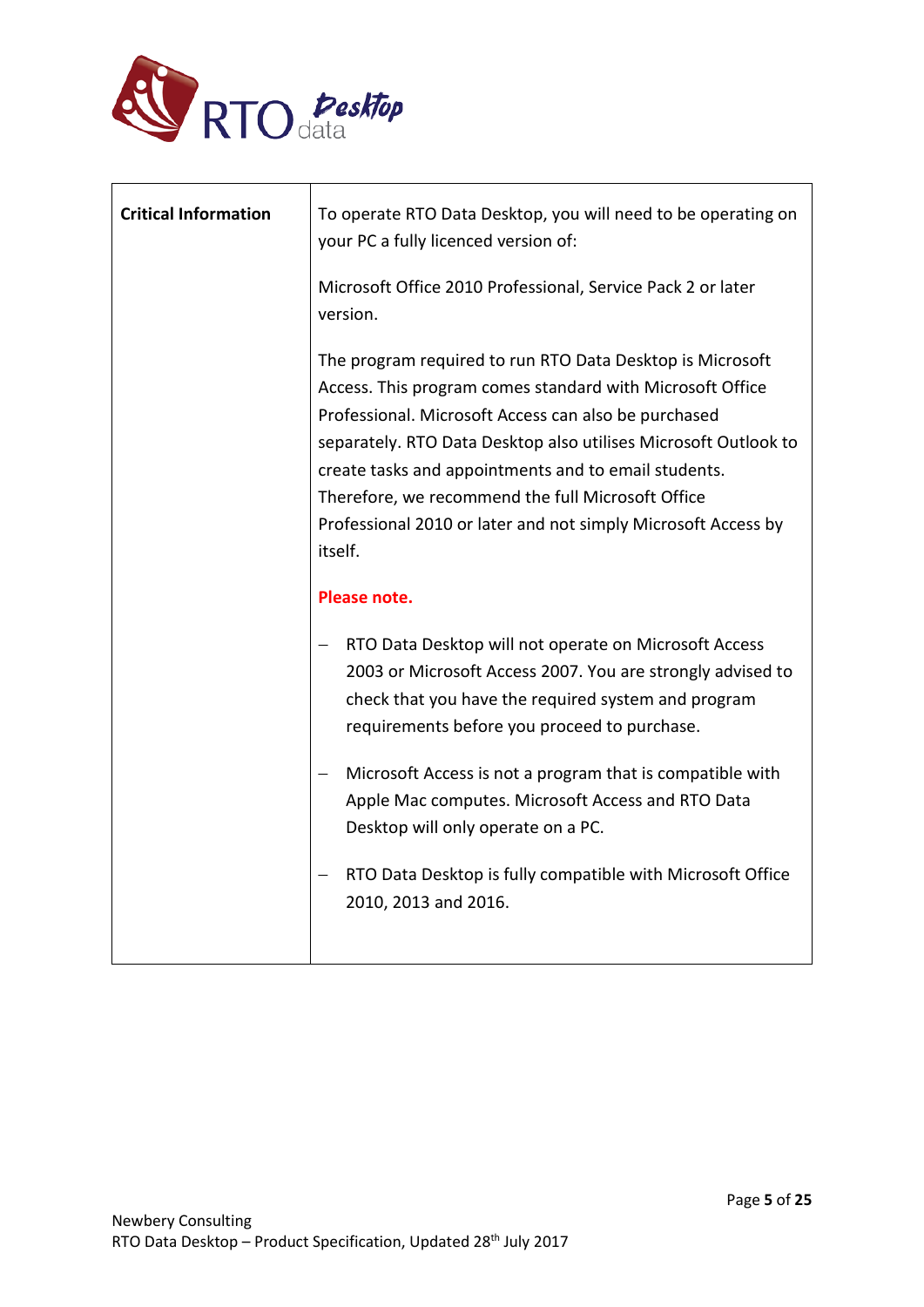

# **RTO Data Desktop - End User Licence Terms**

## **1. ABOUT THESE TERMS**

1.1 These are the terms and conditions for our supply of RTO Data Desktop to you, including our obligations to each other (Terms).

1.2 These Terms apply to all RTO Data Desktop components.

1.3 If you accept these Terms in Australia, these terms do not exclude, restrict or modify:

- a. the application of any provision of the Australian Consumer Law (whether applied as a law of the Commonwealth or any State or Territory of Australia) (ACL);
- b. the exercise of any right or remedy conferred by the ACL; or
- c. the liability of Newbery Consulting for a failure to comply with any applicable consumer guarantees where to do so would:
	- (1) contravene the ACL; or
	- (2) cause any part of these Terms to be void.
- 1.4 Some words in these Terms have specific meanings:
	- a. **Business** means the business for which the application is made and accepted for RTO Data Desktop. This would include, but is not limited to, sole traders, partnerships, companies and trusts.
	- b. **Business Hours** means 9 am to 5 pm in Australian Eastern Standard Time.
	- c. **Business Days** means Monday to Friday and excludes Saturday and Sunday.
	- d. **Compliance with Regulatory Requirements** means the obligation to comply with legislative and statutory requirements relating to operating as a Registered Training Organisation in Australia including but not limited to complying with the Education and Training Reform Act 2006 in the State of Victoria, he Vocational Education and Training Act 1996 in the State of Western Australia and the National Vocational Education and Training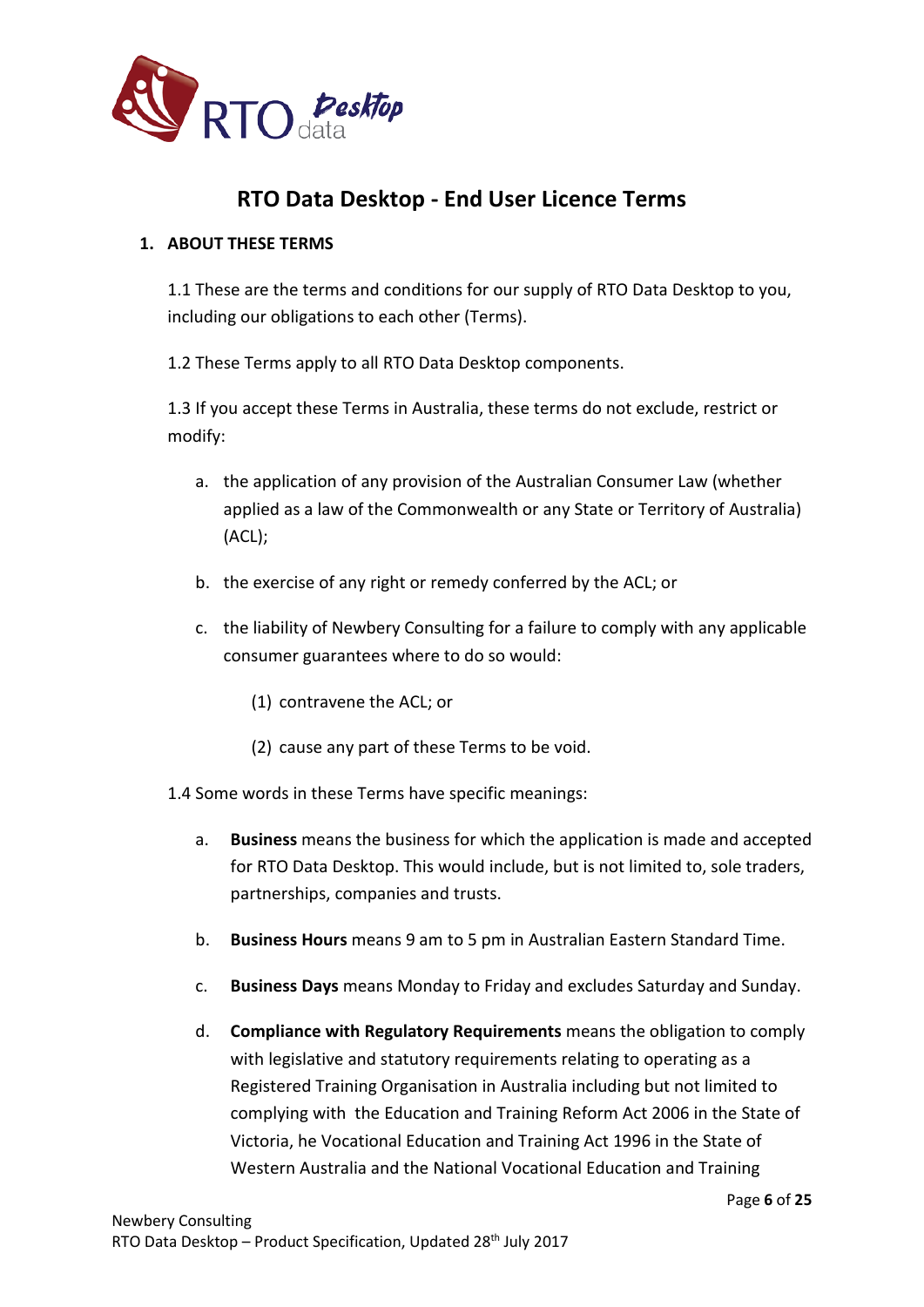

Regulator Act 2011 applicable to all States and Territories of Australia and their associated regulations and legislative instruments.

- e. **Compliance with Contractual Requirements** means the obligation of a Registered Training Organisation to comply with any contract it may have entered with any government agency or private entity to access payment for services including the use of RTO Data Desktop as a component of the service delivery.
- f. **Employees** means employees of the Business
- g. **Fees** means the fees and charges relating to the provision of RTO Data Desktop, as notified to you from time to time and published on our website at: <https://newberyconsulting.com.au/>
- h. **Loss or Claim** means any loss, liability, action, proceeding, damage, cost or expense (including all reasonable legal costs and expenses), including liability in tort and consequential and economic losses.
- i. **RTO Data Desktop** means any of the services, features or functionality which form part of RTO Data Desktop and which we make available to you from time to time.
- j. **Other Application** means an application or service developed by a third party to integrate and be used in conjunction with RTO Data Desktop. Other Application may include but are not limited to financial accounting software, learning management software, work diary or working profiling software, cloud based assessment software, student management system software.
- k. **Personal Information** means that term as defined in the Privacy Act. Basically, this is information about an identifiable individual.
- l. **Privacy Act** means the *Privacy Act 1988 (Cth)* as updated, amended or replaced from time to time.
- m. **Professional Partner** means a person who provides data entry support or administrative support, and who may be appointed as a User.
- n. **Remote Access Technology** means TeamViewer which is used by the RTO Data Desktop Technical Support Team to view your account. Newbery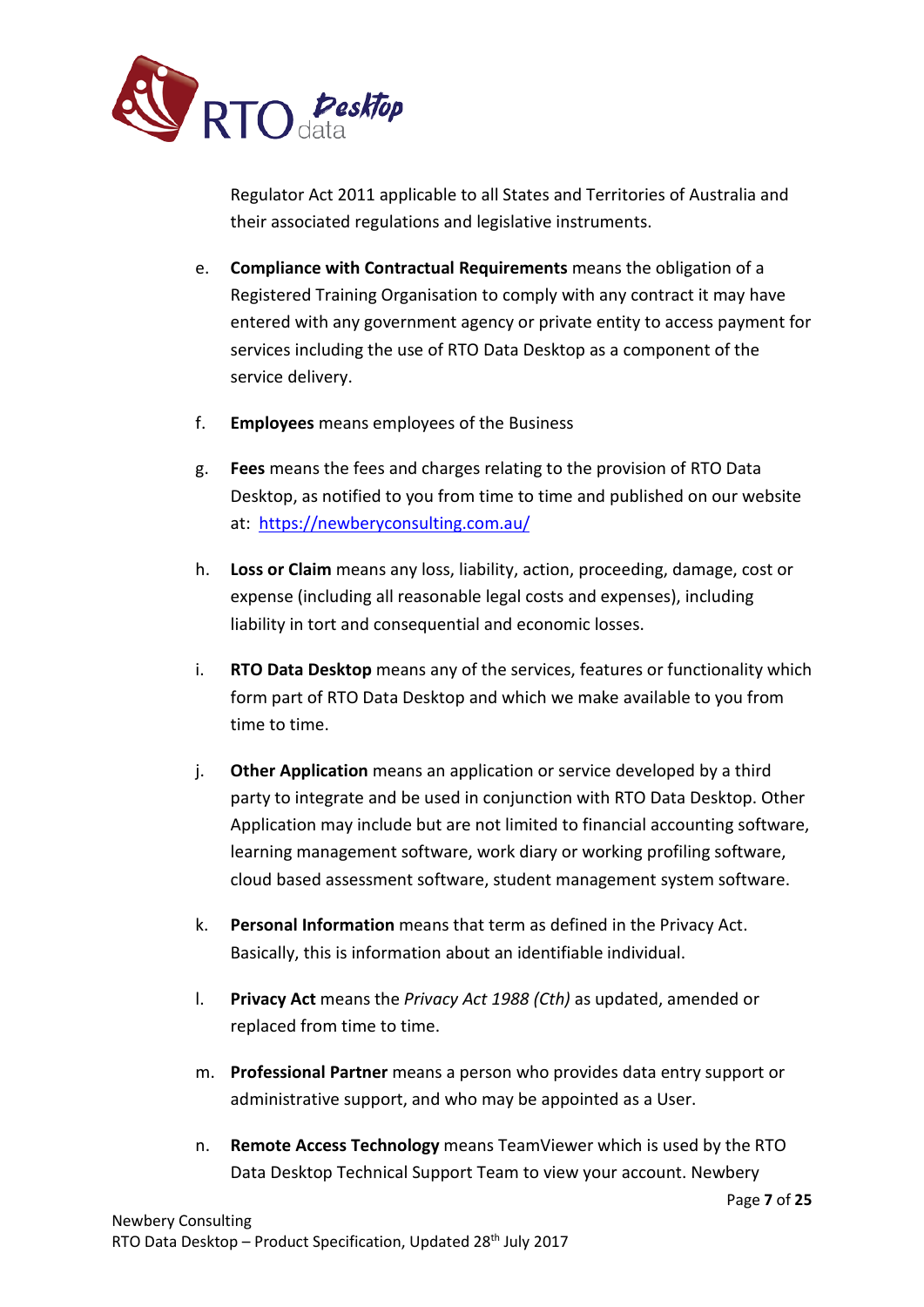

Consulting does not otherwise have any access to a user account. TeamViewer can be downloaded at the following website <https://www.teamviewer.com/en/download/windows/>

- o. **Third Party** means any person we have contracted with to help us provide RTO Data Desktop. This includes any other service providers engaged by us for the delivery, maintenance and administration of RTO Data Desktop.
- p. **User** means a person authorised to use RTO Data Desktop (including a Professional Partner). RTO Data Desktop is a multi-user system.
- q. **We, us and our** means The Trustee for Newbery Consulting Trust ABN 45 088 229 315.
- r. **You** means the Business, including each User.

## **2. GENERAL TERMS**

## **2.1 Services**

We agree to supply, and you agree to use, RTO Data Desktop on the terms and conditions set out in these Terms.

## **2.2 Protecting your username and password**

- a. Unless you take adequate security precautions, it could be possible for an unauthorised person to gain access to your RTO Data Desktop data. It is important to take all reasonable precautions to ensure that your username and password are not misused, and remain secure and confidential. In particular:
	- (1) you must not tell anyone your username or password, including any member of your family;
	- (2) you must not let anyone else, whether acting as your agent or not, access RTO Data Desktop using your username and password; and
	- (3) you must be extra careful when accessing RTO Data Desktop from public computers.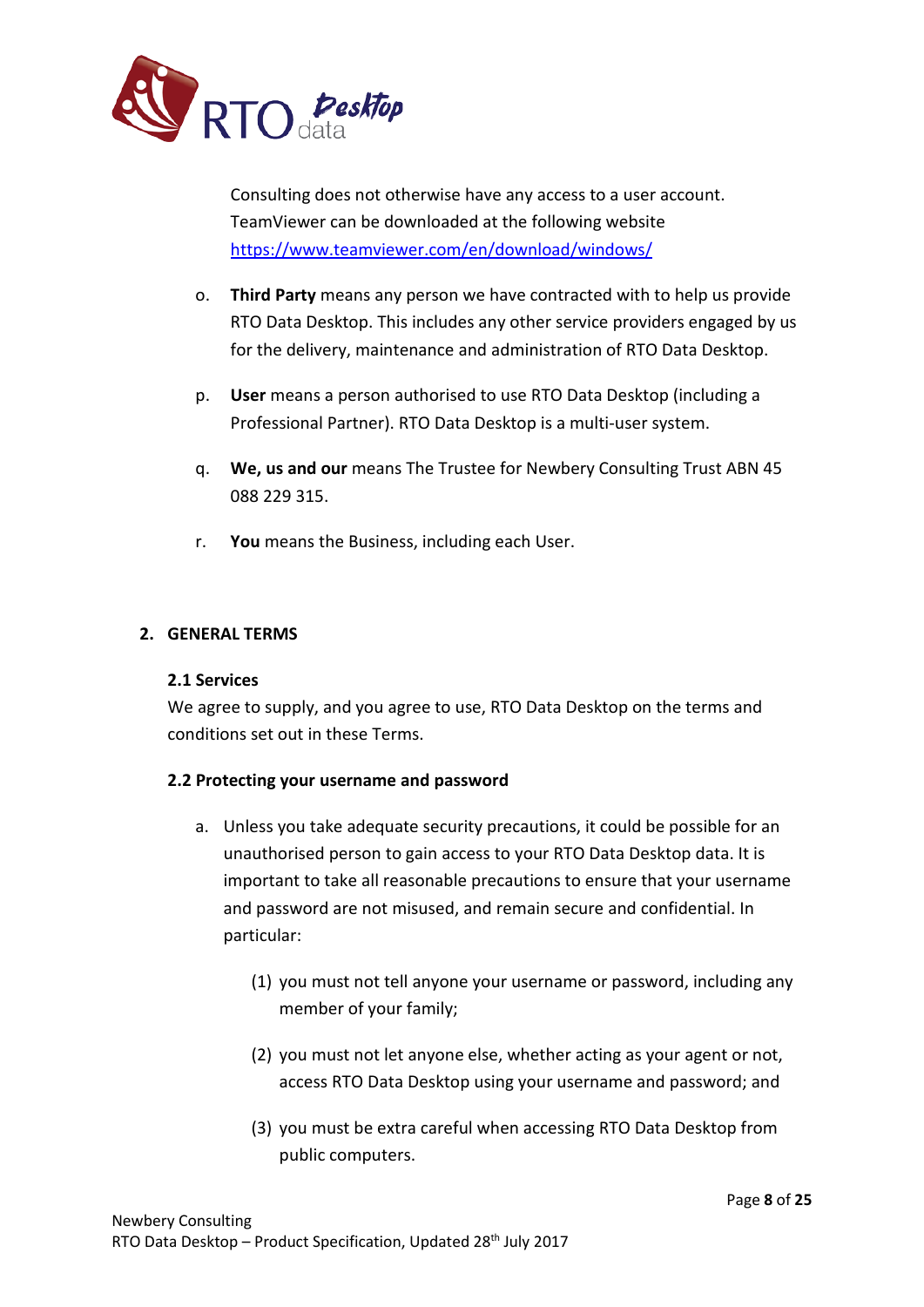

- b. If you think anyone else might know your password you should reset your password from within RTO Data Desktop, or contact us as soon as possible to arrange a new password.
- c. You agree to be liable if your login details are used by an unauthorised person.

## **2.3 Other responsibilities you have as a User**

- a. No interference with RTO Data Desktop You will not
	- (1) interfere with the operation of RTO Data Desktop or overload the system;
	- (2) reverse-engineer, reverse-assemble, decompile, or otherwise attempt to discover source code, formulas or processes in respect of the software behind RTO Data Desktop;
	- (3) copy, reproduce, alter, modify, create derivative works, or publicly display, any part of any content from RTO Data Desktop except where we have given you permission;
	- (4) use RTO Data Desktop in way that is prohibited by law, regulation or government order in any relevant jurisdiction, or in a way that violates a third party's legal rights;
	- (5) use RTO Data Desktop in a way that could harm or impair anyone else's use of it;
	- (6) use RTO Data Desktop to gain unauthorised access to any service, data, account or network by any means;
	- (7) falsify any protocol or email header information;
	- (8) upload any material (including pdf. files) into RTO Data Desktop which:
		- (a) is harmful, threatening, abusive, vulgar, obscene or otherwise objectionable;
		- (b) is fraudulent, false, misleading or deceptive;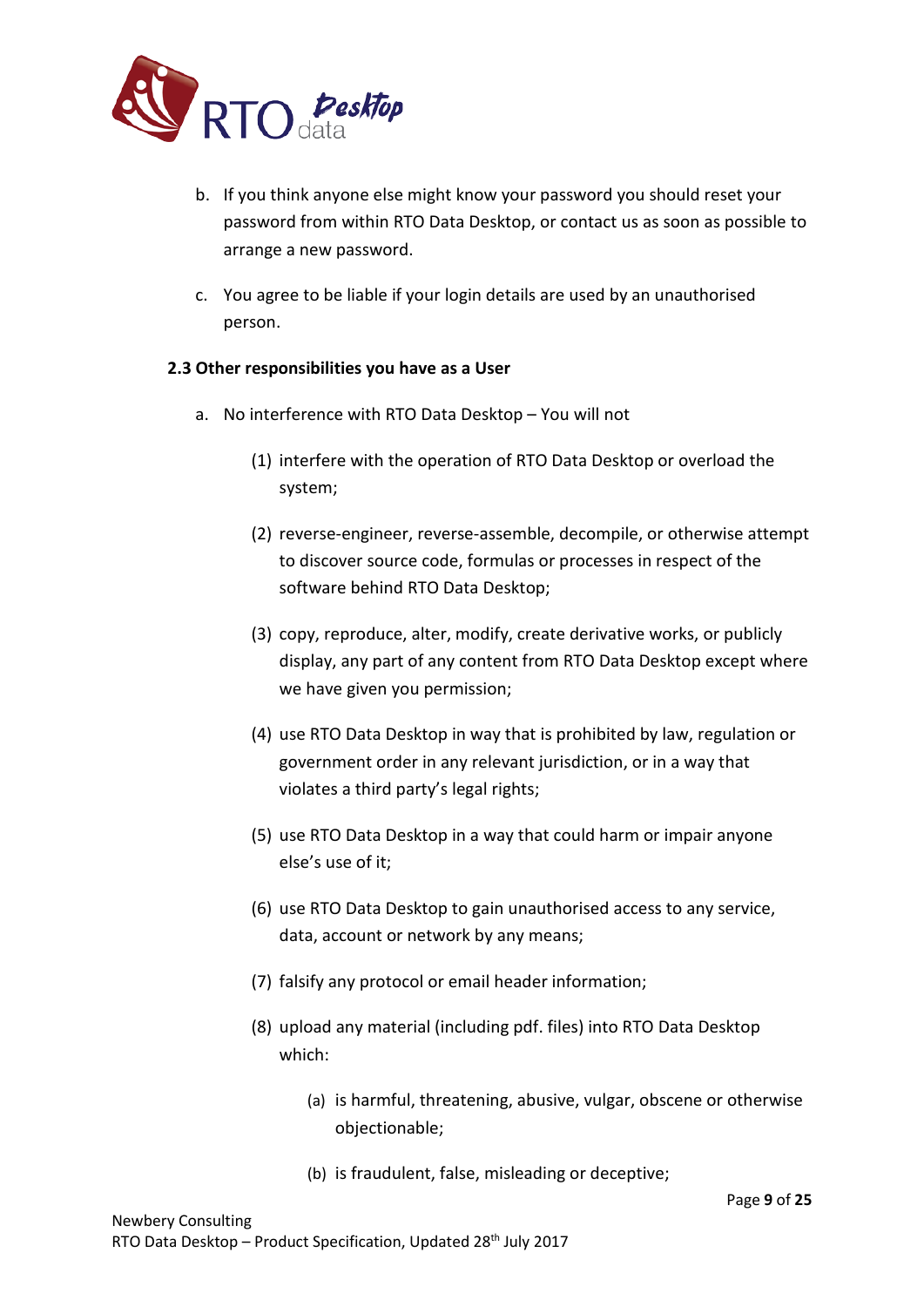

- (c) contains Personal Information of any other person, without that person's express or implied consent;
- (d) infringes on the intellectual property rights of any other party; or
- (e) contains software viruses or any other computer code, files or programs designed to interrupt, destroy or limit the functionality of any computer software, hardware or telecommunications equipment.
- (1) use RTO Data Desktop to send "spam" or otherwise make available any offering designed to violate these Terms; or
- (2) remove, modify, tamper with any regulatory or legal notice or link that is incorporated into RTO Data Desktop.
- b. Cooperation and limited authority in relation to Third Parties You:
	- (1) must do all things we consider reasonable and appropriate to enable us to fulfil our obligations to Third Parties in relation to RTO Data Desktop; and
	- (2) authorise us to give a Third Party or other person any authority, consent or instruction in respect of RTO Data Desktop, as reasonably required to enable us to provide RTO Data Desktop to you.
- c. Compliance with Regulatory Requirements and Contractual Requirements It is your responsibility to retain your Business records for compliance purposes (as applicable). We are not liable for your failure to meet your legal obligations for record retention, in relation to any data that you input into RTO Data Desktop. If you decide to terminate RTO Data Desktop we strongly advise you to extract your data in its entirety as soon as possible following termination.
- d. Giving access to other Users If you are listed as the owner of the Business or the authorised administrator for your subscription, you can authorise other people (including Professional Partners) to have access to your RTO Data Desktop data as Users. Subject to the access rights you grant, they will be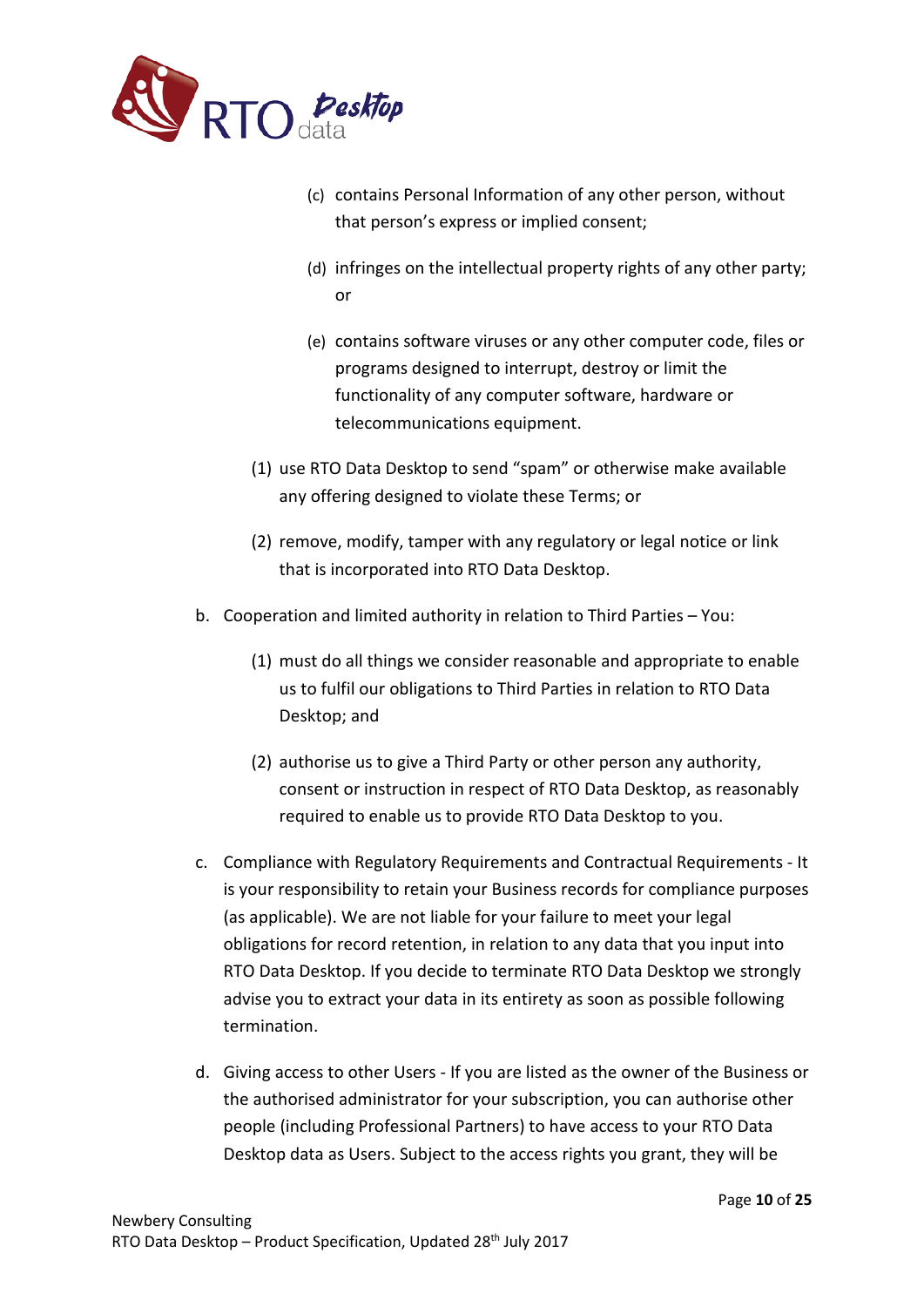

able to view and modify your RTO Data Desktop data. Their use of RTO Data Desktop is subject to these Terms, so we suggest that you provide them with a copy. You are responsible for their use of RTO Data Desktop. You can stop their access by removing them from your User list within RTO Data Desktop or by contacting us.

- e. Change of details You must let us know of any changes to the details that you have provided to us in relation to RTO Data Desktop, and provide any proof of the change we that require.
- f. Accuracy of Data You are responsible for verifying the Data that you input into RTO Data Desktop and ensuring that it is accurate and complete.

## **2.4 Use of RTO Data Desktop and our intellectual property**

- a. What you can do Until your use of RTO Data Desktop is terminated, you have a non-exclusive and non-transferable licence to use RTO Data Desktop in the way that we authorise from time to time.
- b. We retain our intellectual property rights Except where specifically set out in these Terms, these Terms do not give you any intellectual property or other rights in any of our:
	- (1) software, documents, templates, marketing material, trademarks, business names, logos, trading styles, processes or methodologies; or
	- (2) other intellectual property, and you (including your staff, agents or contractors) must not otherwise use, reproduce or modify these intellectual property rights.
- c. Intellectual property rights deriving from your use of RTO Data Desktop You agree that any intellectual property rights in any systems, processes or methodologies developed by you which derive from your use of RTO Data Desktop become our intellectual property.

## **2.5 Trial User**

a. If you are a trial User, you will be able to use RTO Data Desktop free of charge for 24 hours. At the end of this period, you have the option of subscribing to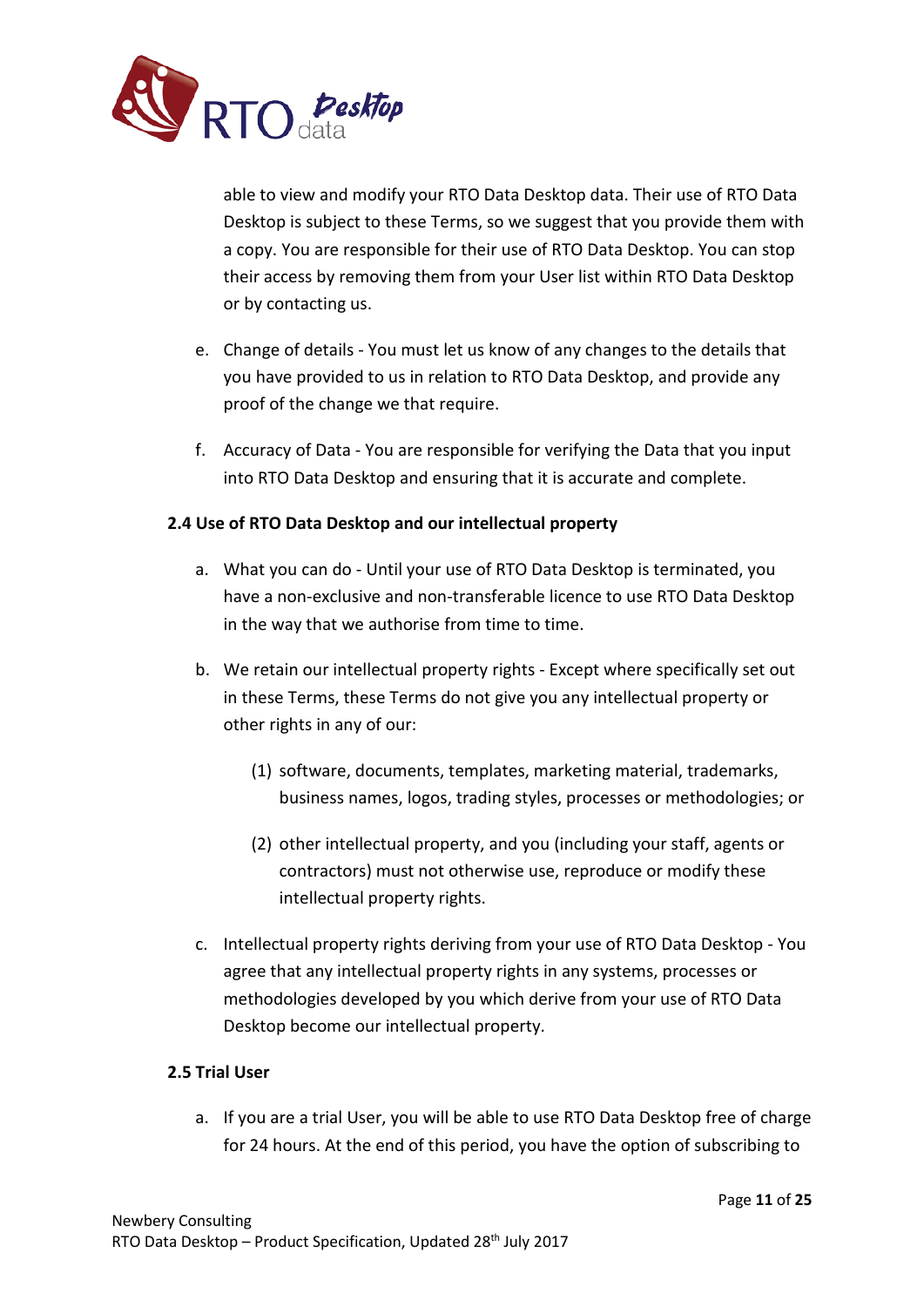

RTO Data Desktop for a fee. If you do not subscribe, your access to RTO Data Desktop will be terminated.

b. If you choose not to subscribe to RTO Data Desktop following your trial, we strongly recommend that you extract your data for compliance and archive purposes as soon as possible and prior to your trial ending. Failure to extract and retain your data following the end of your trial may result in you being unable to comply with your record retention obligations under Regulatory and Contractual Requirements.

## **2.6 Payment of Fees and Direct Debit Authority**

This section applies to you if you are responsible for paying the Fees for your RTO Data Desktop subscription. If another person (for example, a Professional Partner) is responsible for paying the Fees in relation to your use of RTO Data Desktop, and they stop paying us, then you will need to pay the Fees to continue your use of RTO Data Desktop, in compliance with this section. If you accept these Terms, please see the Newbery Consulting Direct Debit Terms and Conditions for Purchasing Online for more details on your direct debit authority.

- a. Payment of Fees You must pay all Fees due to us in relation to your use of RTO Data Desktop, on the due date. Fees will be published on the Newbery Consulting website:<https://newberyconsulting.com.au/>
- b. Changes to Fees By giving you at least 30 days' notice before the change takes effect, we may:
	- (1) change the amount of any Fee and introduce a new Fee;
	- (2) change the circumstances in which, or frequency with which, a Fee is payable; and
	- (3) Section 8 tells you about the ways in which we can give you notice.
- c. Termination rights If we make a change under section 2.6.b above, then you have the option to terminate your RTO Data Desktop subscription under section 5.1.
- d. Direct Debit Authorisation You authorise us to deduct monthly instalments and any other Fees payable to us in respect of your use of RTO Data Desktop.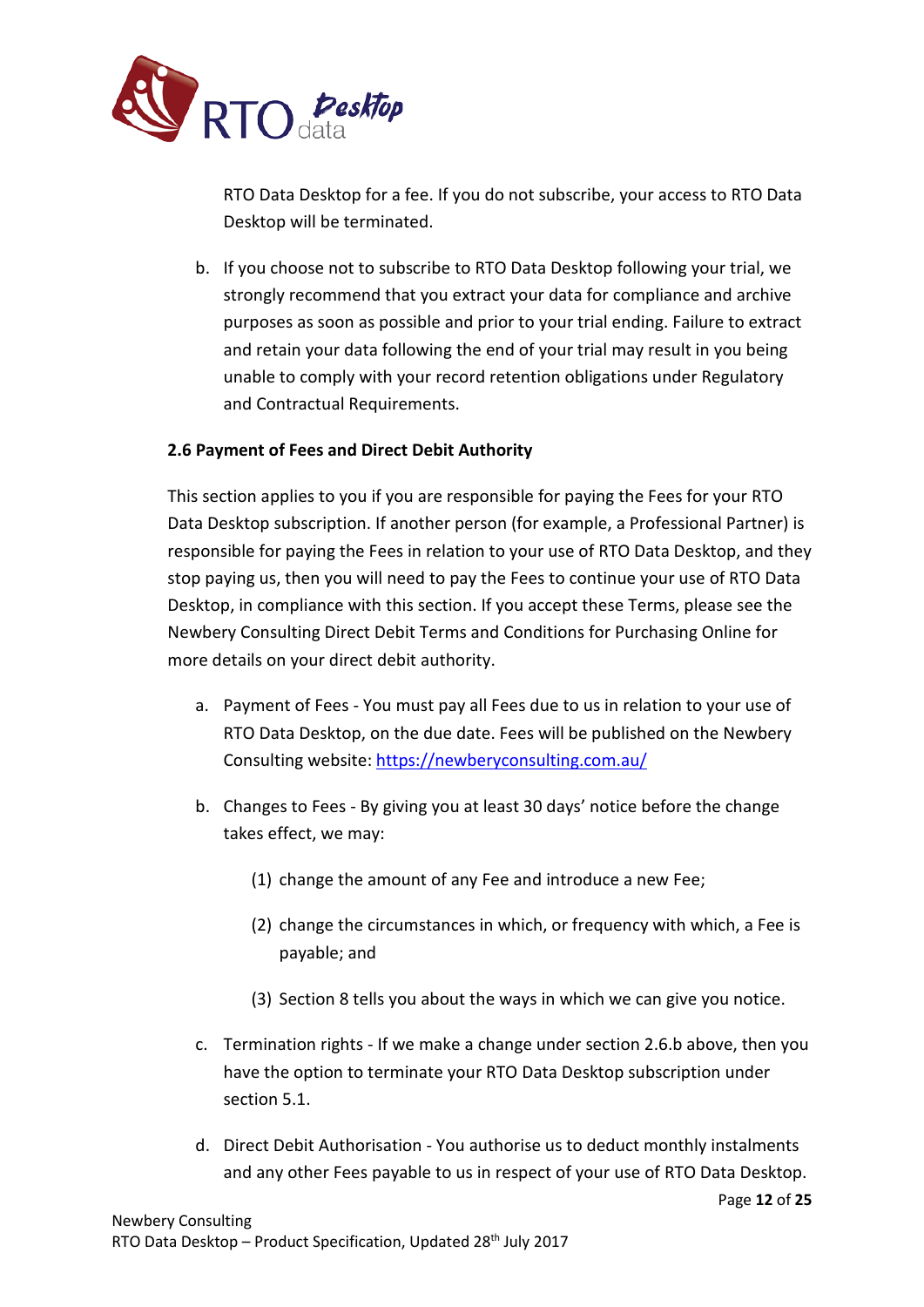

You give us this authority by providing us with your credit card or other payment details.

- e. Processing Fee payments
	- (1) Debiting of Fees will ordinarily occur on the 1st Business Day of each month (but may occur at other times as required or permitted under these Terms) and can be in advance or in arrears as we determine. We will provide a monthly statement/tax invoice detailing the Fees that have been debited.
	- (2) It is your responsibility to ensure that:
		- (a) You have sufficient credit or funds available in your nominated credit card or bank account to cover your monthly payment; and
		- (b) your credit card or account details are current and correct.
- f. If your direct debit is declined
	- (1) If your Fees are debited from your credit card, we will attempt to redraw 3 times. If these attempts fail, we will advise you and you will be allowed 14 days to respond; or
	- (2) If your Fees are debited from your bank account, we will advise you of the decline and you will be given until the date of your next invoice to respond.

A dishonour fee may also be charged by both us and your financial institution to cover reasonable administrative and processing costs. If the Fees remain unpaid, we may suspend or terminate your use of RTO Data Desktop.

g. If there is a problem - If you believe there has been an error in debiting your credit card, you should notify us immediately at [support@newberyconsulting.com.au](mailto:support@newberyconsulting.com.au) so that we can resolve your query promptly. If we conclude that your credit card has been incorrectly debited, we will arrange a refund of the incorrect debit.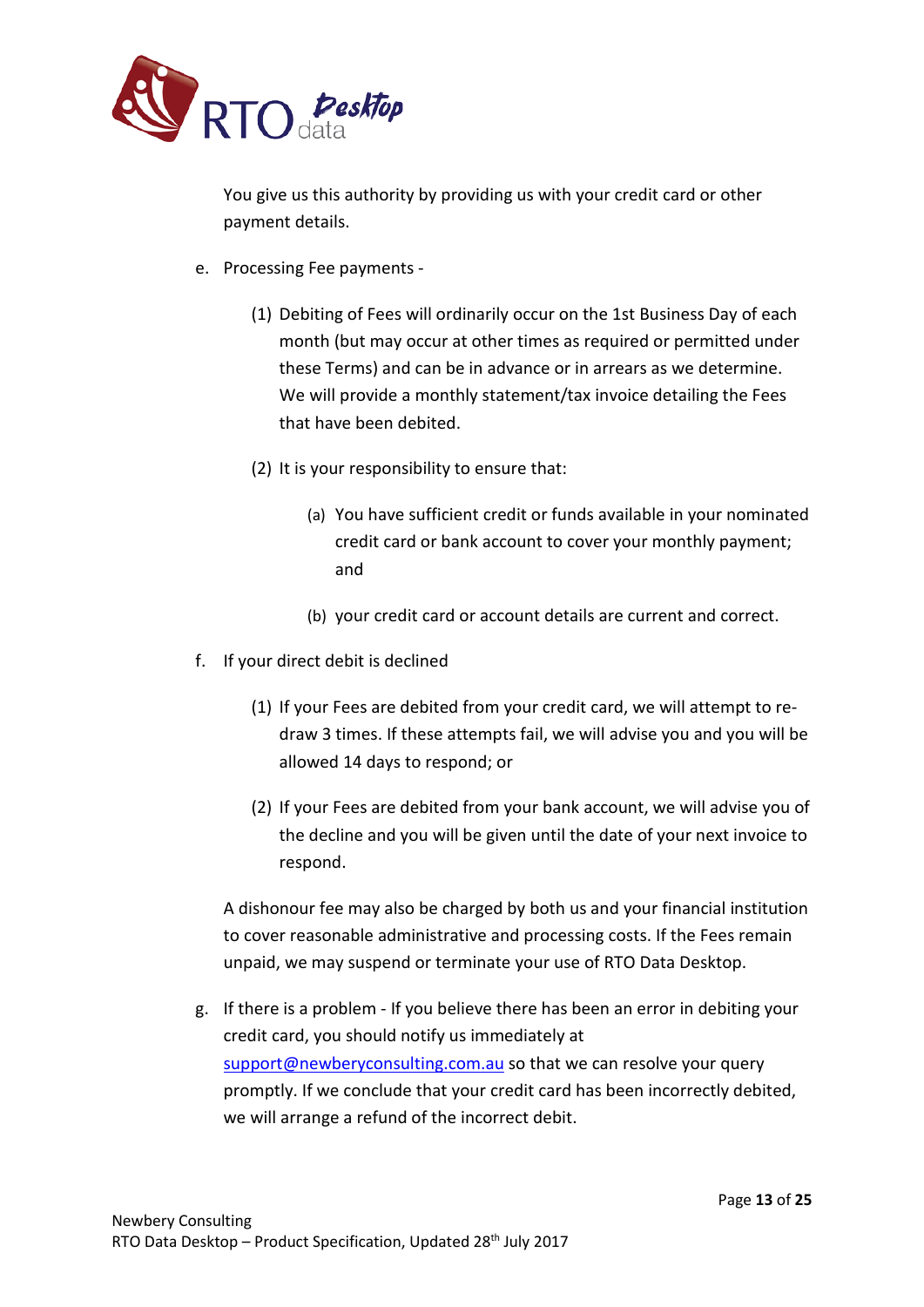

## **2.7 Goods and services tax (GST) and duties**

- a. All payments due to us (eg. Fees, reimbursement by you to us of any amounts or payments under indemnities), unless already stated to be GST inclusive, are to be increased by the amount of any GST liability we have in relation to supplies we make to which those payments relate.
- b. You must pay all duties (eg. stamp duty, other government charges or financial institution account fees, if applicable) payable in relation to your use of RTO Data Desktop. If we have paid them, they must be reimbursed by you on our request.

## **2.8 No Licence**

a. RTO Data Desktop is licenced not sold. Newbery Consulting grants to you an individual, non-transferable and non-exclusive right to use the copy of RTO Data Desktop provided as an End User Licence. The Licensee has no right of duplication or further distribution, licensing, or sub-licensing. You may not loan, rent, or lease RTO Data Desktop.

## **2.9 Storage**

a. RTO Data Desktop may only be stored as a single copy on one file location per licence. This means that the RTO Data Desktop files may only be stored on a single computer (which may be networked) or a shared server where multiple computers (and authorised users) can access the single copy of the files at one time. The file location must be protected to prevent unauthorised copying or tampering of RTO Data Desktop. You agree that you will apply your best efforts to prevent your employees and contractors from obtaining a copy of RTO Data Desktop.

## **2.10 Public Access**

a. RTO Data must not be displayed or allowed access to via any public access site or medium. RTO Data must not be shared over the internet other than through a secure intranet where access can be controlled to authorised users.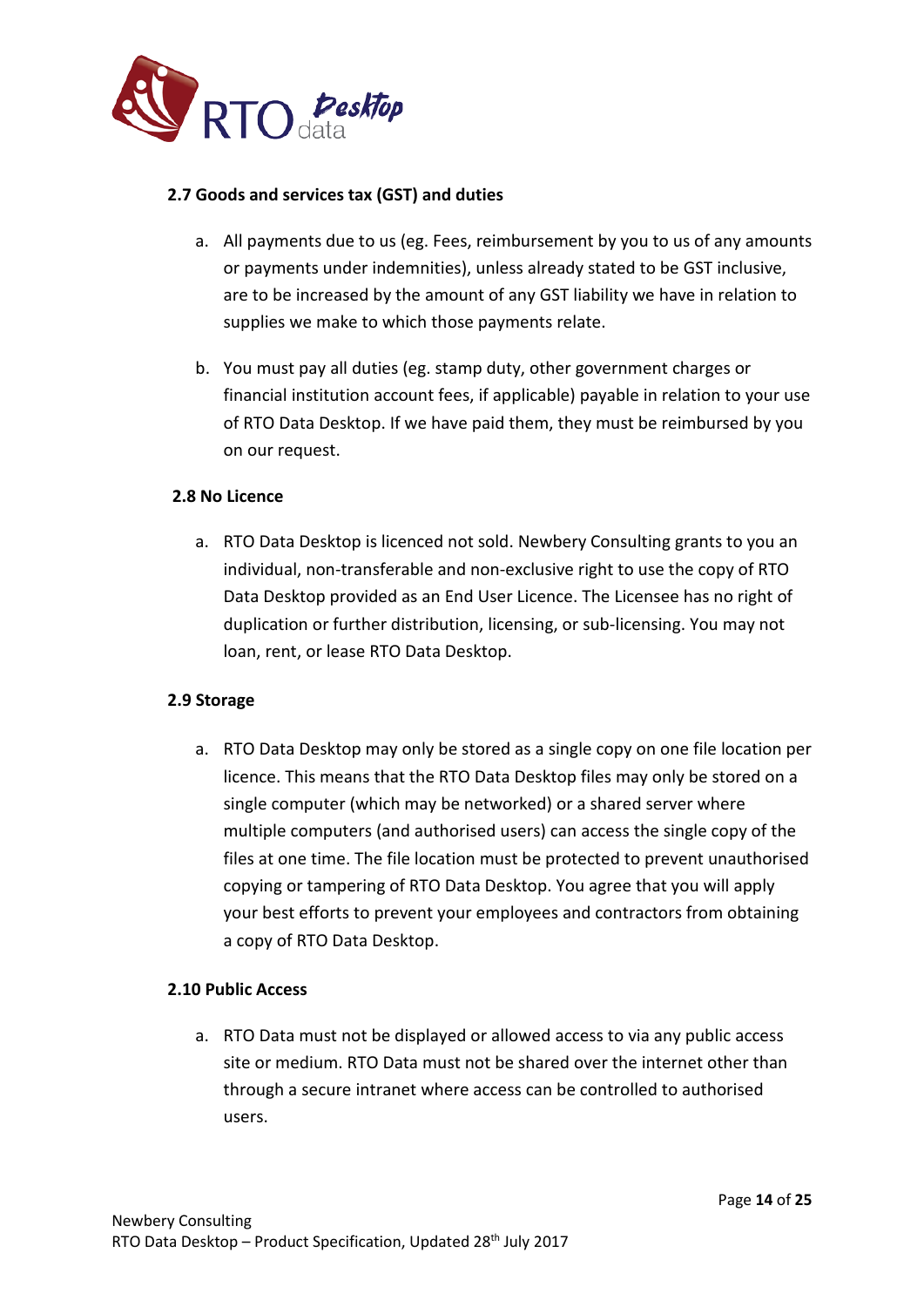

## **3. OTHER APPLICATIONS**

3.1 From time to time we may offer Other Applications for RTO Data Desktop.

3.2 We make no warranties in relation to any Other Application offered in relation to RTO Data Desktop, regardless of whether an Other Application is provided by a Professional Partner or is otherwise recommended by us.

3.3 If you install or enable an Other Application for use with RTO Data Desktop, you consent to us allowing the Other Application to access your data as required to enable RTO Data Desktop and the Other Application to operate together. Any exchange of data or other interaction between you and an Other Application provider is solely between you and them. We are not responsible or liable for any disclosure, modification or deletion of your data as a result of any access to RTO Data Desktop by an Other Application provider.

## **4. AVAILABILITY OF RTO DATA DESKTOP**

4.1 RTO Data Desktop could be disrupted if systems failure occurs due to technology used by either us or Third Parties involved in providing RTO Data Desktop. Delayed receipt of Data Feeds Data could result in transactions not being available on a particular day.

4.2 RTO Data Desktop may also be unavailable for short periods because of necessary or desirable system maintenance or upgrades. If this is needed, we will try to inform you beforehand.

4.3 Subject to the terms of section 6 below, we are not responsible or liable to you or the Business for any Loss or Claim arising from RTO Data Desktop or any part of it being delayed, disrupted or unavailable.

4.4 In order to maximise your business continuity and make it easier to comply with your record retention obligations, we encourage you to take steps to archive your business records.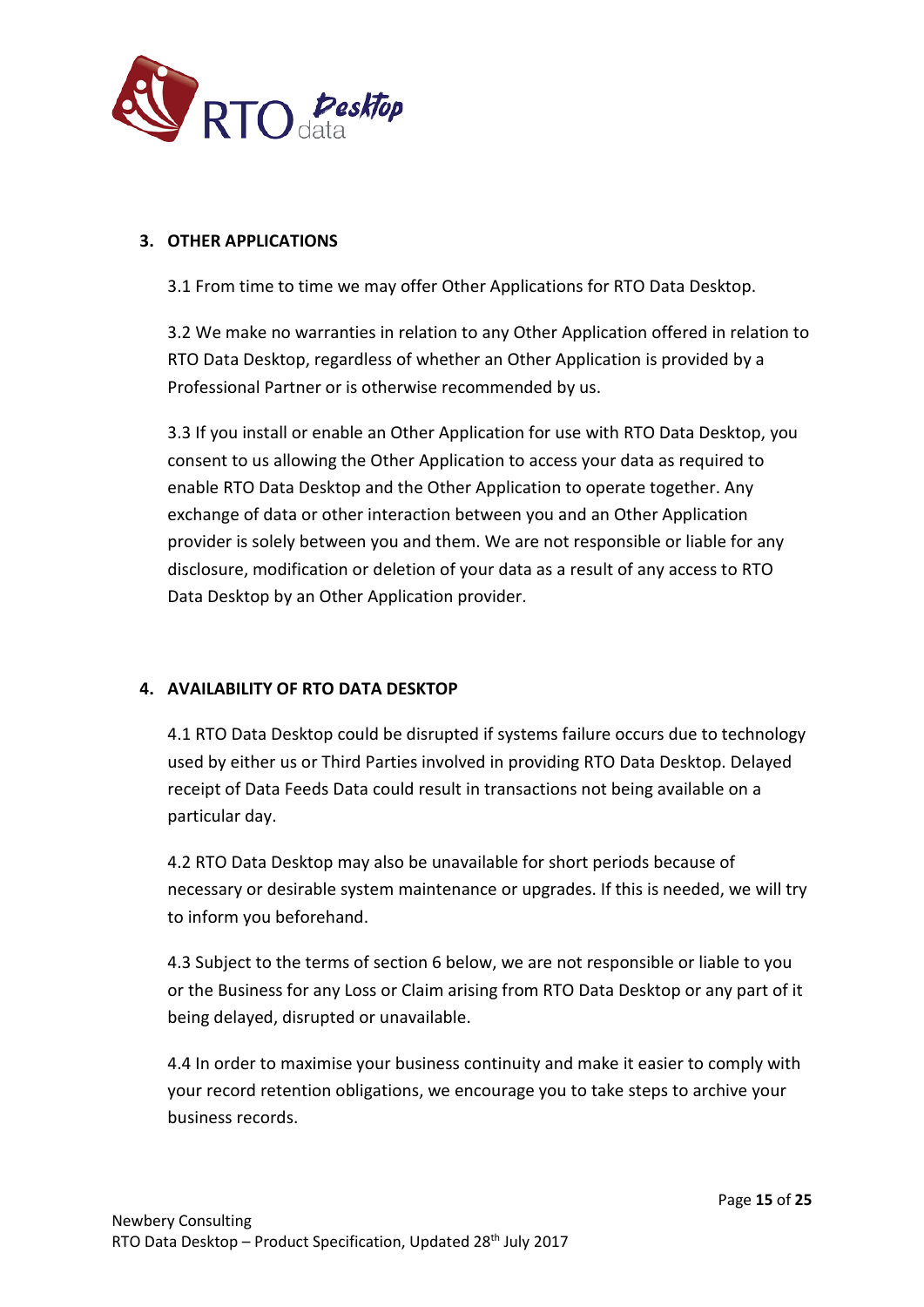

## **5. TERMINATION**

## **5.1 How can you end your RTO Data Desktop subscription?**

- a. You can terminate your RTO Data Desktop subscription by phoning us at least 10 days before the end of the current period of your monthly or annual subscription. To action your termination, please call our Customer Service team directly on 02 8005 8029. The effective date of termination will be the last day of the current month of your subscription.
- b. Your RTO Data Desktop subscription will cease on the effective date of termination. However, during the notice period, you are still liable for any Fees in relation to your use of RTO Data Desktop up to the effective date of termination. Refer also to section 5.3 below for other important content about what happens on the effective date of termination.
- c. You may also terminate your RTO Data Desktop subscription if we fail to remedy a material breach of these Terms within 7 days of you giving us notice of the breach in writing.

## **5.2 When we can terminate your RTO Data Desktop subscription without prior notice**

a. Circumstances - These are the situations in which we can terminate your RTO Data Desktop subscription without prior notice. We will notify you of your suspension or termination as soon as possible.

The situations are:

- (1) A breach occurs:
	- (a) you fail to remedy a material breach of these Terms within 7 days after we give you notice of the breach.
- (2) Something threatens RTO Data Desktop: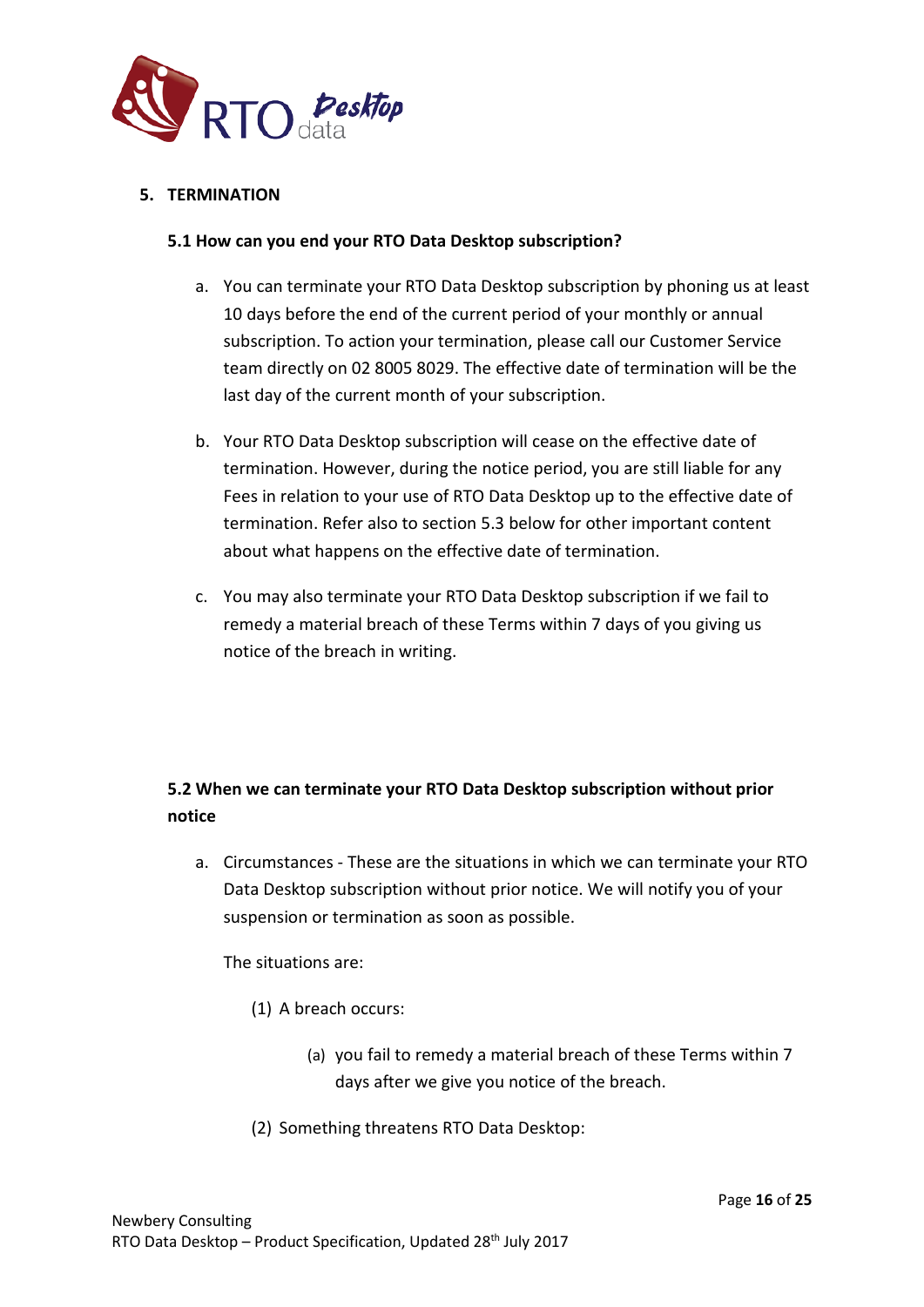

- (a) in our opinion, a change to any Third Party arrangement necessary for RTO Data Desktop renders the ongoing operation of RTO Data Desktop substantially unworkable or non-functional;
- (b) in our opinion, the actions of a regulator or a change in law or regulation makes the ongoing operation of RTO Data Desktop substantially unworkable or non-functional; or
- (c) we believe this is necessary either to protect the security, integrity or reputation of RTO Data Desktop or any RTO Data Desktop function, service or facility, or to otherwise protect our interests.
- (3) We have concerns about the Business:
	- (a) we receive notification of a dispute from one or more of the directors or principals of the Business;
	- (b) you go into liquidation, administration, insolvency, bankruptcy or such other similar arrangement with creditors, or in our opinion, it is reasonably likely you will do so; or
	- (c) there is a change in who owns or controls the Business.
- (4) breach any law, regulation or legal obligation, or the legal rights of any person.
- b. Notification
	- (1) We will notify you in writing (which includes by email) of the suspension or termination.
	- (2) We can reinstate a termination in our absolute discretion by written notice to you, and this takes effect on receipt or any later time specified in the notice, subject to you meeting any conditions set out in the notice.
	- (3) If you become aware that a circumstance which would permit us to terminate your RTO Data Desktop subscription under section 5.2.a.3.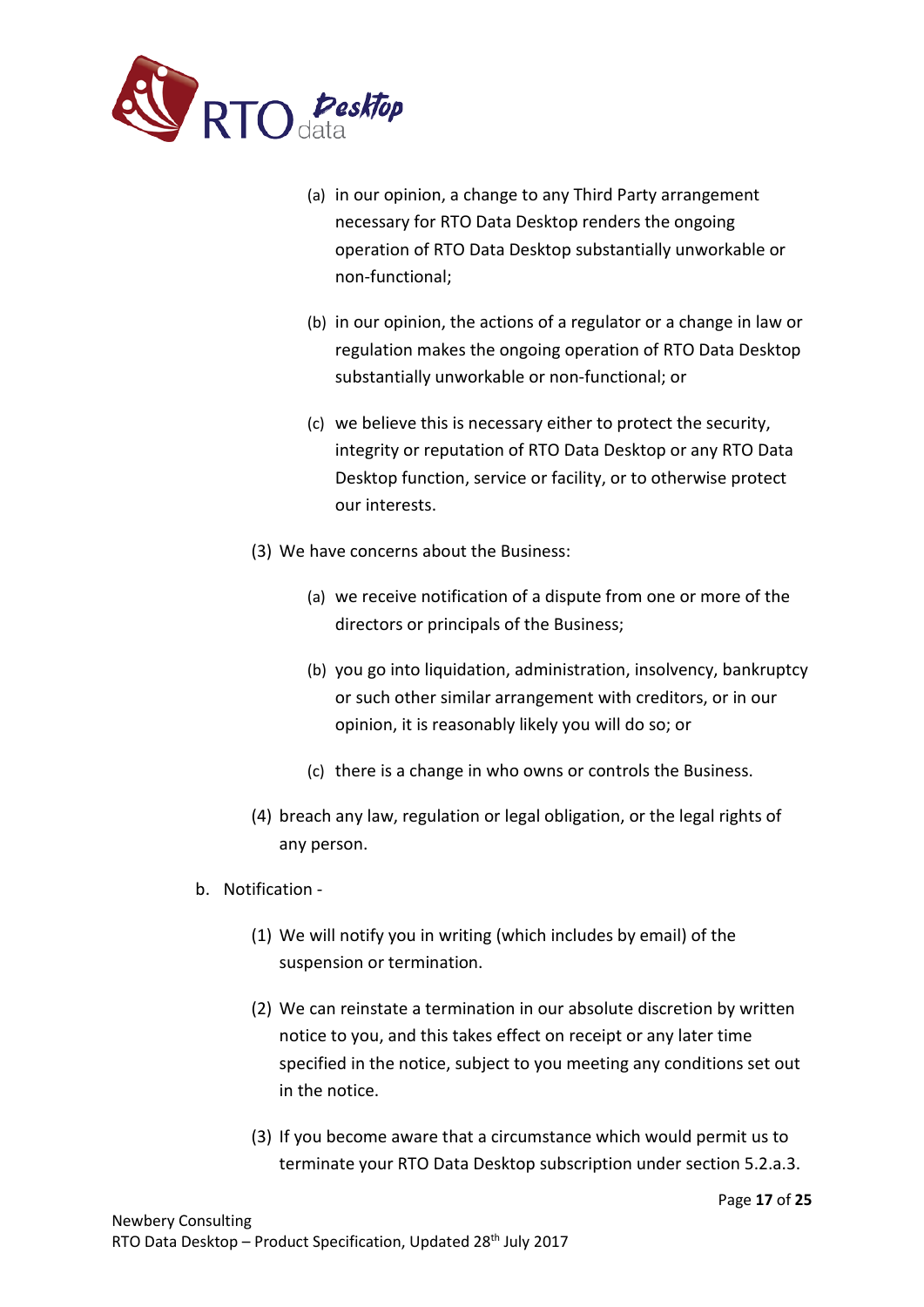

has arisen or may arise, you must advise us in writing as soon as possible.

## **5.3 What happens on the effective date of termination?**

- a. Limited period for data extraction
	- (1) You will have 60 days from the effective date of termination to extract your data from RTO Data Desktop, after which time you and other Users (including your Professional Partner) will have no further access to RTO Data Desktop or your data. We may take steps to delete your data from our servers at any time after 60 days following the effective date of termination, whether or not you have extracted your data.
	- (2) We strongly recommend that you extract your data for compliance and archive purposes as soon as possible following termination of RTO Data Desktop. Failure to extract and retain your data following termination may result in you being unable to comply with your record retention obligations.
- b. Continuation of limitations on liability- any limitations on liability which you have given under these Terms continue after termination in relation to your use of RTO Data Desktop.

## **6. LIABILITY, WARRANTIES, REPRESENTATIONS AND INDEMNITIES**

## **6.1. No warranty that RTO Data Desktop is suitable for your needs**

- a. RTO Data Desktop is a generic service and its capabilities are likely to change over time. This means that RTO Data Desktop may not be, or may not remain, suitable for your needs.
- b. You must assess the ongoing suitability of RTO Data Desktop for you and your Business. We are not aware of your individual business needs and cannot provide any specific recommendations regarding your use of RTO Data Desktop.

## **6.2 Liability for other conditions or warranties**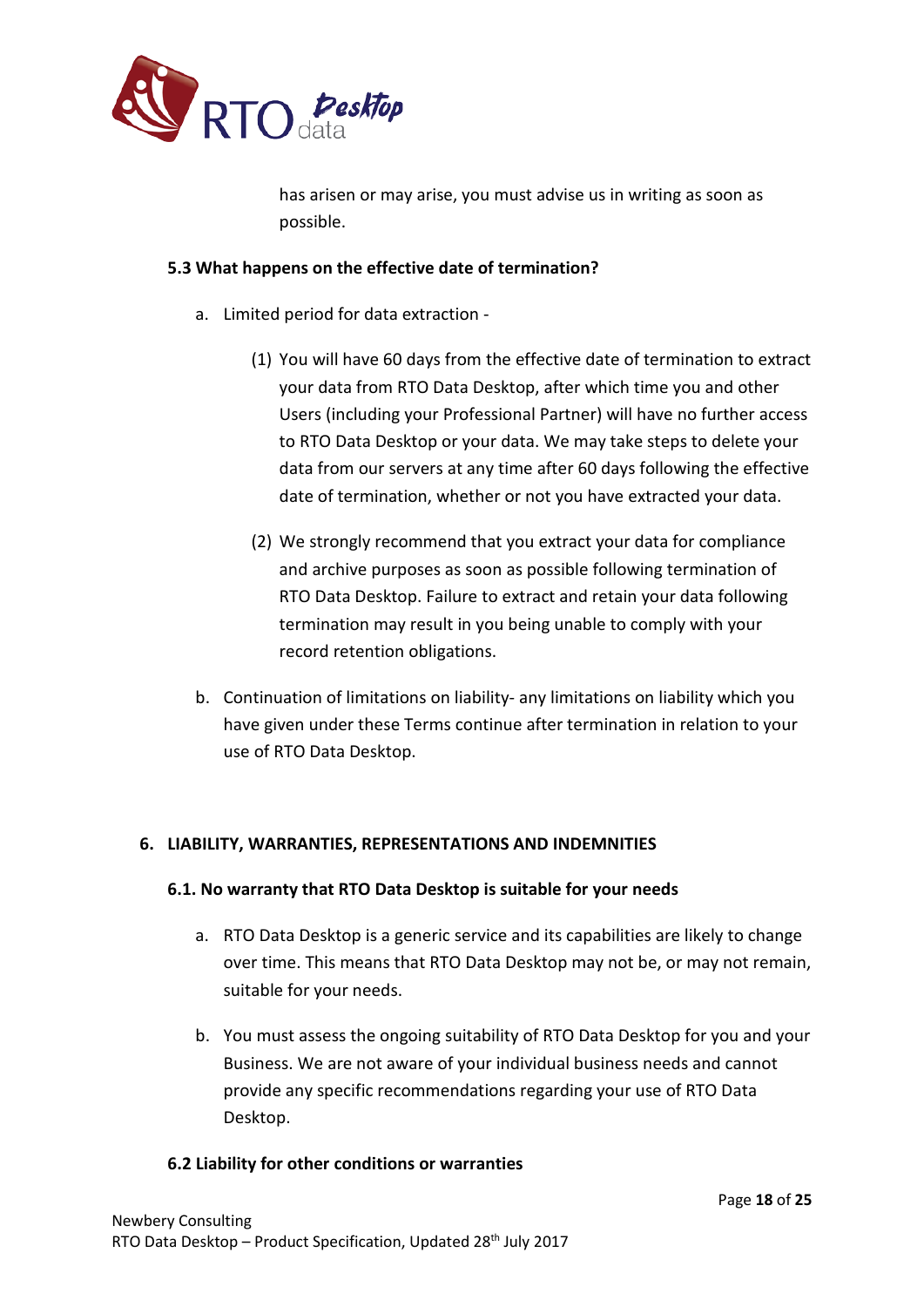

- a. To the extent permitted by law (and subject to section 1 if you accept these Terms, we provide no warranty and make no claim in relation to our performance, the performance of RTO Data Desktop, or any service associated with RTO Data Desktop.
- b. Our liability to you for any non-compliance with a statutory guarantee, or Loss or Claim arising out of or in connection with the supply of goods or services under these Terms, or any breach by us of these Terms however arising (whether for breach of these Terms, tort (including negligence), statute, custom, law or on any other basis), is limited to:
	- (1) the resupply of RTO Data Desktop or the service (as applicable); or
	- (2) the cost of resupply of RTO Data Desktop or the service (as applicable), and in any event will be limited to the fullest extent permitted by law.
- c. All representations, conditions, warranties and terms that would otherwise be expressed or implied in these Terms by general law, statute or custom are expressly excluded (to the extent that such representations, conditions, warranties and terms can be excluded at law).
- d. If you accept these Terms, sections 6.2.b and 6.2.c above are not intended to have the effect of excluding, restricting or modifying:
	- (1) the application of all or any of the provisions of the ACL; or
	- (2) the exercise of a right conferred by such a provision; or
	- (3) any liability of us in relation to a failure to comply with a guarantee that applies under Division 1 of Part 3-2 of the ACL to a supply of goods or services.

## **6.3 When we and Third Parties will not be liable to you**

We and Third Parties are not responsible or liable to you or the Business for:

a. any Loss or Claim relating to the provision of system data made available through RTO Data Desktop, including delays, disruptions, inaccuracies or the loss of data;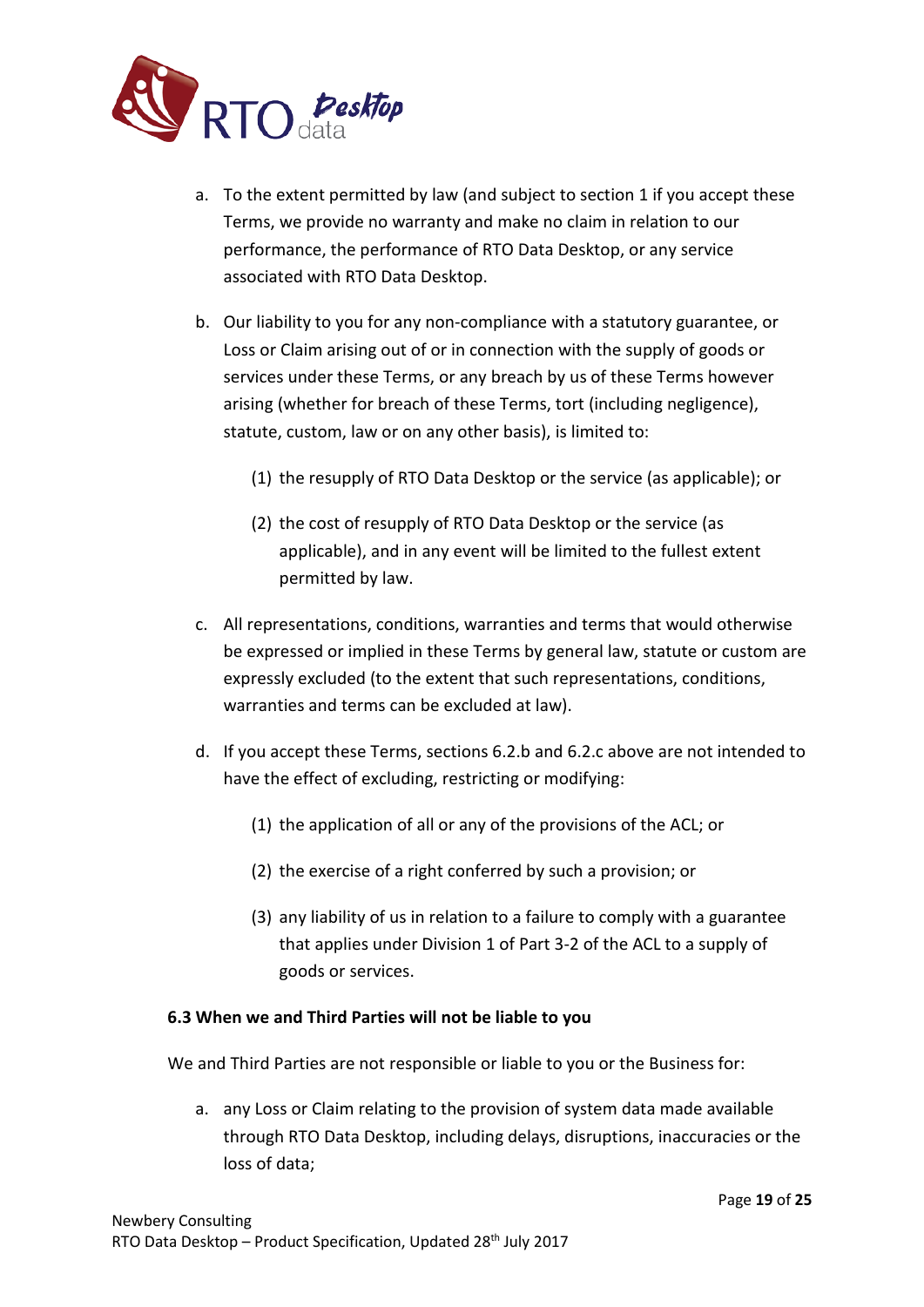

- b. any Loss or Claim relating to your use of, or reliance upon, system data provided to you through RTO Data Desktop;
- c. the actions or inaction of Third Parties, Other Application providers or other persons (including those which may be negligent or unauthorised) relating to RTO Data Desktop;
- d. any Loss or Claim arising from a failure by us to comply with the Terms for any cause which could not reasonably be controlled or prevented by us; or
- e. any Loss or Claim arising from a failure by you or the Business to maintain archive records of your data.

## **6.4 Indemnity to us and Third Parties**

- a. You indemnify us, our staff, and Third Parties (Indemnified Parties) against any Loss or Claim suffered or incurred by the Indemnified Parties or any of them arising from your negligence, misrepresentation, fraud, breach of law or breach of these Terms. You indemnify the Indemnified Parties for any Loss or Claim suffered or incurred from the unauthorised use of your Username or a Password.
- b. If the Indemnified Party caused or contributed to a Loss or Claim, then your liability under section 6.4.a above is limited to the amount of the Loss or Claim which is directly attributable to your conduct.

## **7. CHANGES TO TERMS**

7.1 What can we do? – We may change any of these Terms (including the Fees, which are specifically dealt with in section 2.6.b. above).

7.2 Prior notice – We'll give you at least 10 days' prior notice (longer if required by legislation or any other code of conduct we subscribe to) of any change that is likely to materially affect or disrupt the manner in which you use RTO Data Desktop.

7.3 Urgent changes – However if we need to restore or maintain the security of RTO Data Desktop immediately, we may change your use and access to RTO Data Desktop without advance notice.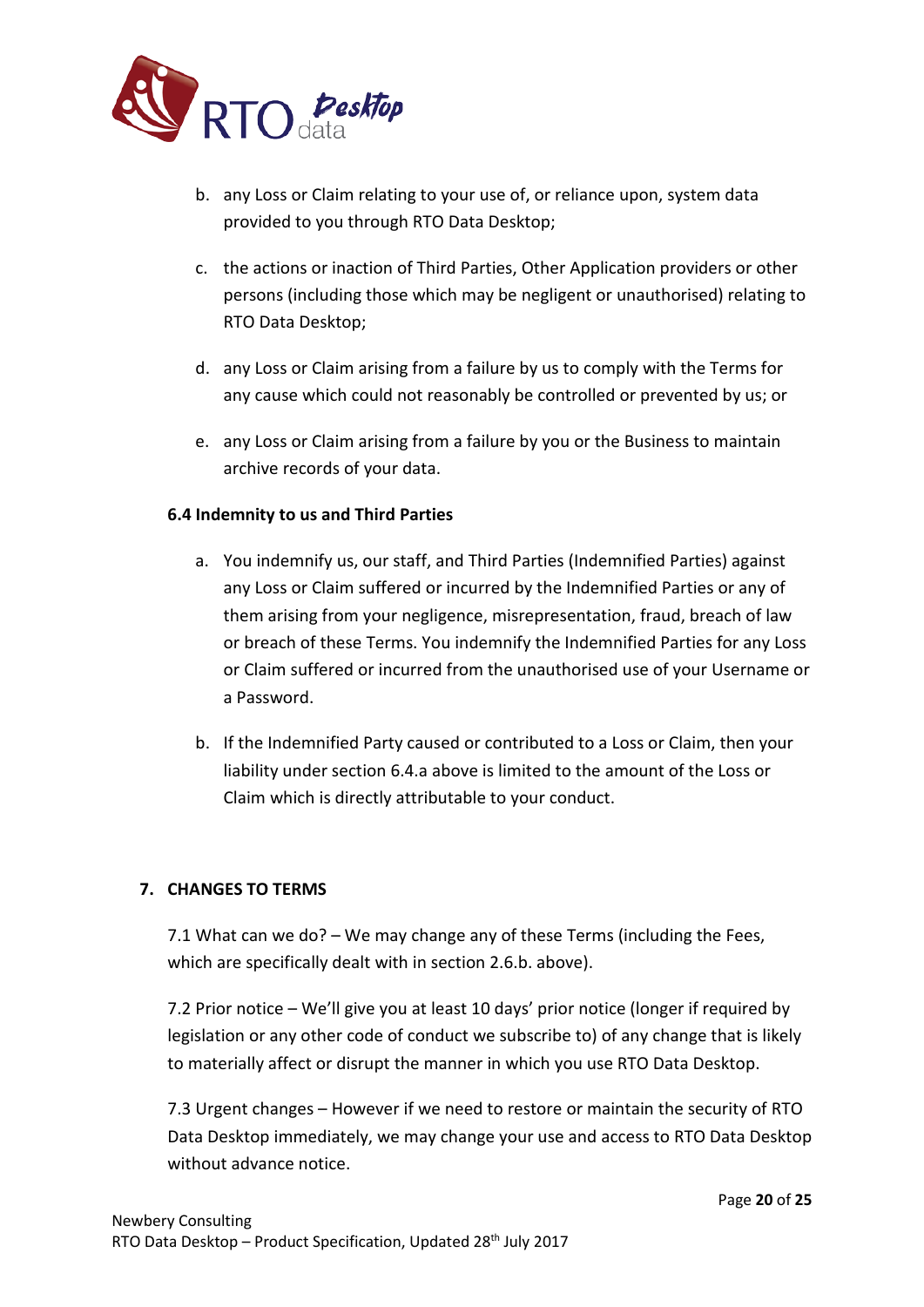

7.4 Right of termination – If we make a change to RTO Data Desktop or these Terms under sections 5.1. or 5.2 above, then you have the option to terminate your RTO Data Desktop subscription under section 5.1.

## **8. NOTICES**

8.1 You will agree that all communications between you and us in relation to RTO Data Desktop will be by email, by in-product notification, or by us posting a notification on the Newbery Consulting website [\(https://newberyconsulting.com.au/\)](https://newberyconsulting.com.au/), unless another method is agreed to by the addressee.

8.2 Any notice or other communication to or by a party by email is regarded as being given by the sender and received by the addressee when a delivery confirmation report is received by the sender which records the time that the email was delivered to the addressee's email address (unless the sender receives a delivery failure notification indicating that the email has not been delivered to the addressee).

8.3 If the delivery or receipt is after 5.00pm (addressee's time) it is regarded as received at 9.00am on the following day.

8.4 We may provide a notice or other communication to you by a posting to the Newbery Consulting website [\(https://newberyconsulting.com.au/\)](https://newberyconsulting.com.au/) or within your product. That notice or other communication is regarded as being given by us and received by you when the posting is made. We recommend that you regularly check the Newbery Consulting website and your product for notices or other communications.

## **9. LEGAL**

You should note a few things about these Terms:

9.1 This is our complete agreement - These Terms and the documents incorporated by reference, including your application for RTO Data Desktop and any price increase notifications provided to you by email, letter or phone from time to time, contain the whole of the agreement between us and you in relation to RTO Data Desktop.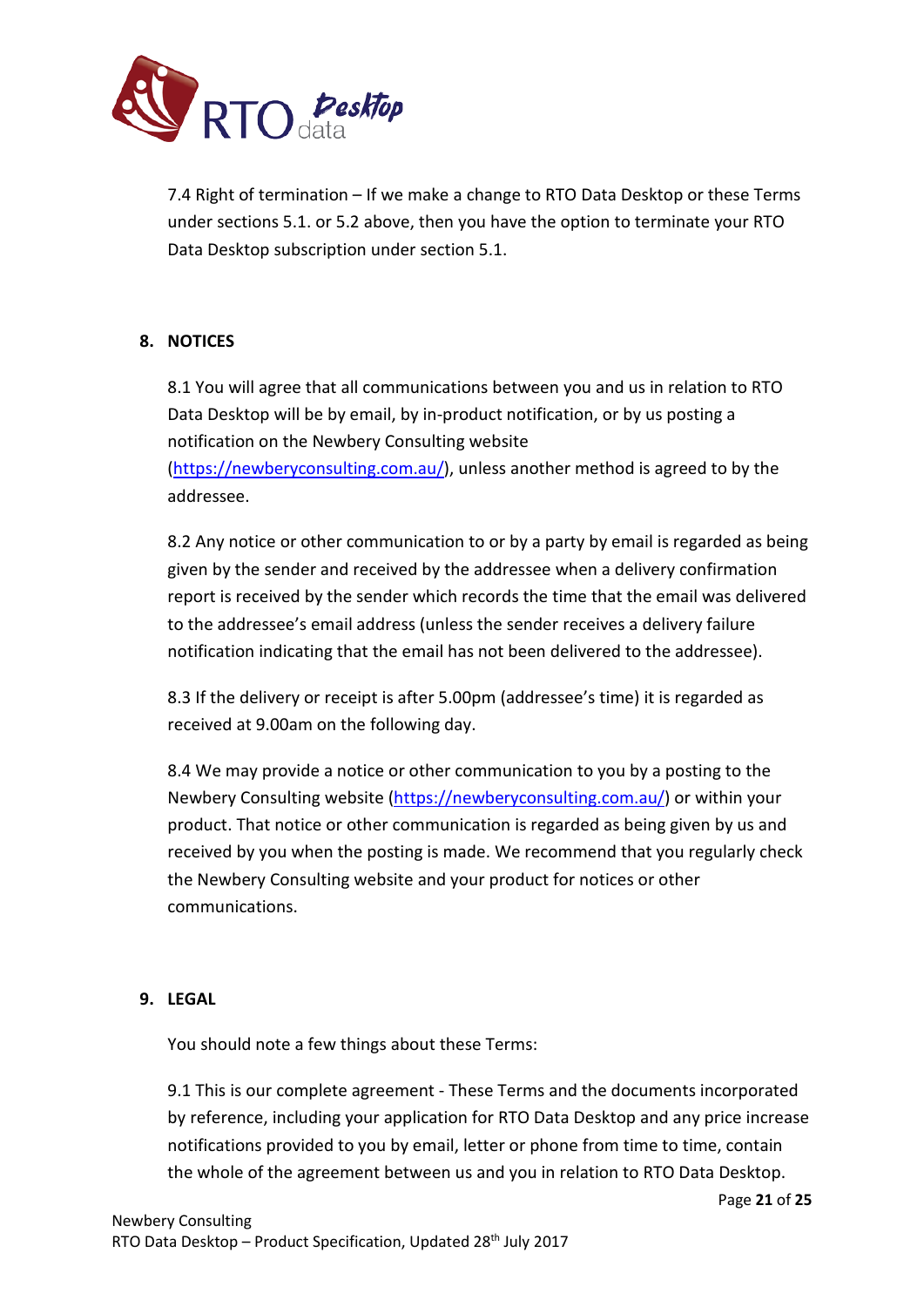

Any representations or warranties made by our staff before you are accepted for your RTO Data Desktop subscription are not effective unless expressly set out in these Terms. Any waiver of our rights or powers under these Terms may only be given in writing signed by our authorised officer.

9.2 What happens if some of these Terms can't operate? - If any part or provision of these Terms are void, unenforceable or illegal in a jurisdiction, that part or provision does not apply in that jurisdiction. However, the remainder of the Terms continue in operation in that jurisdiction unless this would alter the basic agreement between you and us, in which case we can terminate your use of RTO Data Desktop at our election.

9.3 No waiver by us - If we do not insist upon strict performance of any part or provision of these Terms, that waiver will not be deemed to be a waiver of a subsequent breach or default of these Terms.

9.4 Assignment - You cannot assign or otherwise transfer the benefit of the agreement between us and you without our prior written consent. We can assign or otherwise transfer the benefit of the agreement between us and you.

9.5 Which laws apply to the Terms - If you accept these Terms, these Terms are governed by the laws of New South Wales and the courts of New South Wales have jurisdiction over the parties to these Terms (being you and us).

## **10. YOUR PRIVACY**

10.1 We collect, disclose and use your Personal Information to provide the products and services you have asked for and associated support, respond to your enquiries or feedback and to promote the products and services offered by us and Third Parties. We may collect Personal Information from you, from public sources such as social media websites, and from Third Parties that provide us with marketing leads.

10.2 To do these things, we may provide your Personal Information to our related companies, Third Parties and to people to whom we outsource functions. Some of the entities may be located in Australia or other countries. If you do not provide your Personal Information, it may affect our ability to do business with you.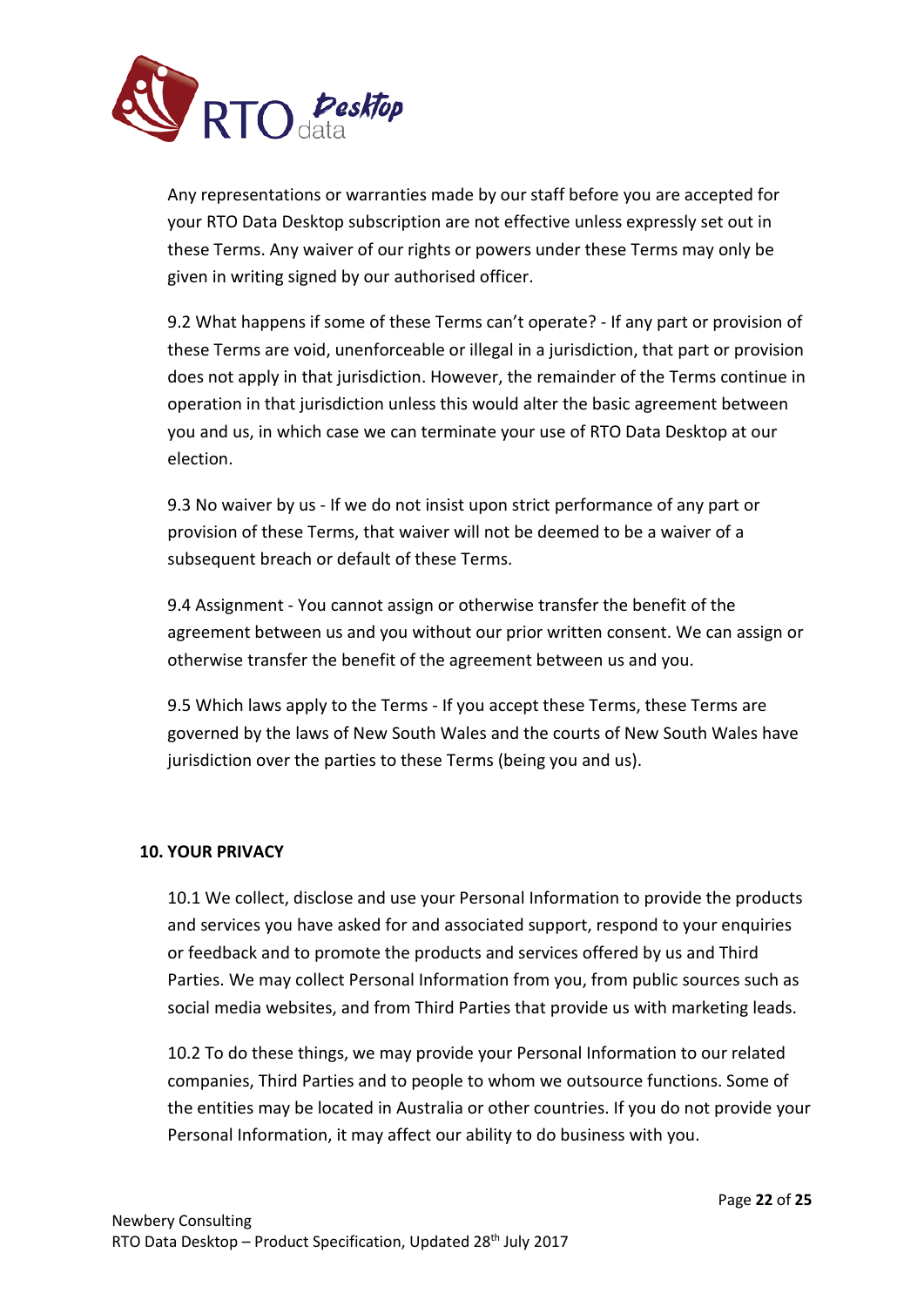

10.3 You consent to us collecting, using and disclosing your Personal Information for the purposes set out in section 10.1 above.

## **10.4 If you accept these terms**

You can ask us not to use your information to promote products and services by following the process outlined in the Newbery Consulting Privacy Policy.

You can ask us not to use your information to promote our products and services by following the process outlined in the Newbery Consulting Privacy Policy.

10.5 The Newbery Consulting Privacy Policy contains information on how to:

- a. update your preferences about the marketing and promotional material we send to you;
- b. request access to and seek correction of the Personal Information we hold about you;
- c. make a privacy complaint; and
- d. how we will deal with your complaint.

You can contact us about your privacy by email at [support@newberyconsulting.com.au](mailto:support@newberyconsulting.com.au) or by post at:

Managing Director, Newbery Consulting, PO Box 928, Gunnedah NSW 3130.

10.6 Notwithstanding the Privacy Policy, we may observe your use of RTO Data Desktop and access all information you input or can access through RTO Data Desktop. This will enable us to assist you with problems and make improvements for future versions of RTO Data Desktop and other products and services.

10.7 You must ensure that all Users read this 'Your privacy' section and the policies described above before using RTO Data Desktop or providing their Personal Information to us.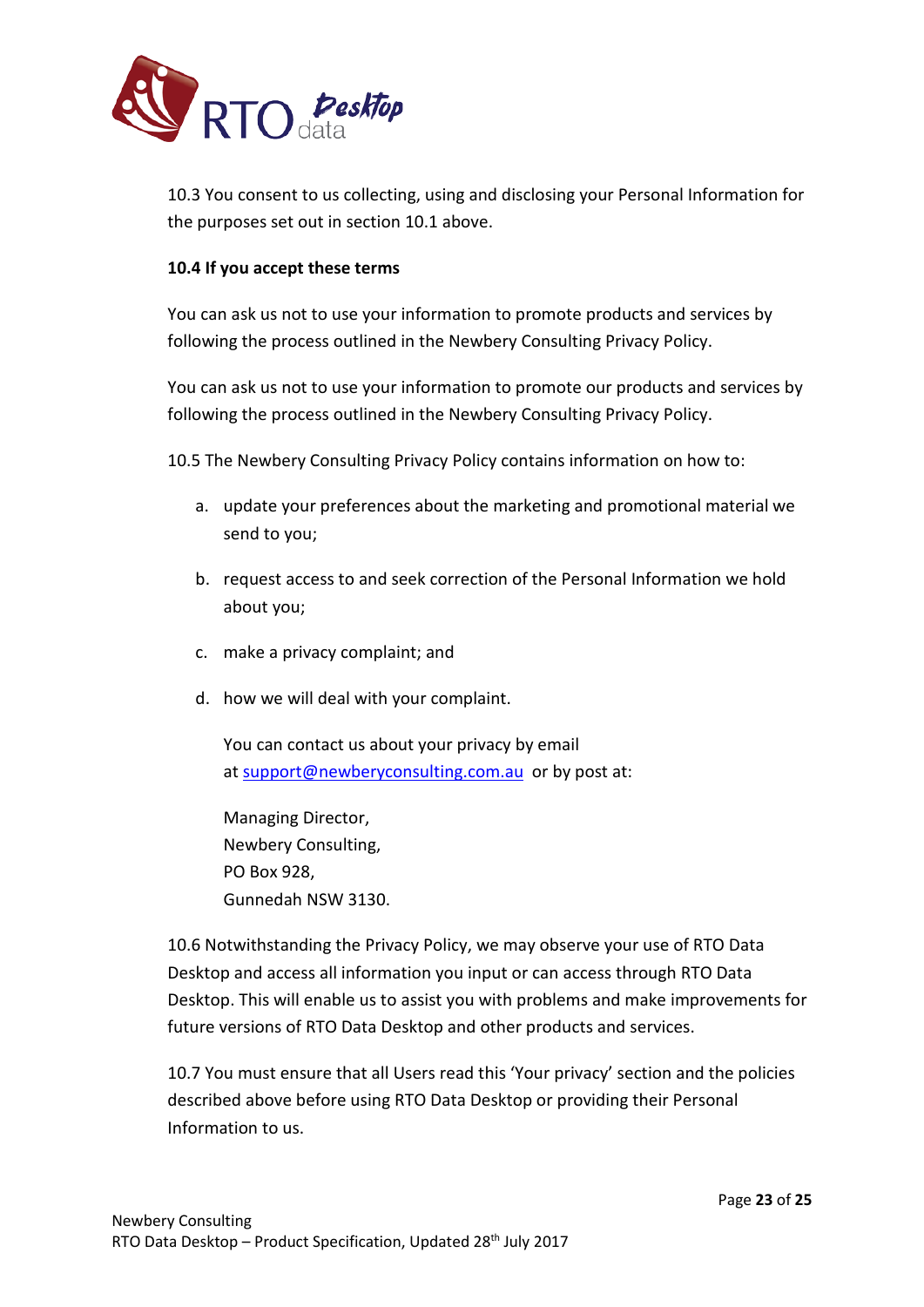

10.8 If you provide any Personal Information about third party individuals to us, you must take reasonable steps to ensure that those individuals are aware of the matters in this 'Your Privacy' section and that we may collect, use and disclose their information to provide you with RTO Data Desktop.

RTO Data Desktop and the RTO Data Desktop logo are trademarks of Newbery Consulting.

## **11. TECHNICAL SUPPORT**

11.1 We will provide technical support to you during Business Hours (9 am – 5 pm AEST) on Business Days (Monday to Friday). RTO Data Desktop technical support is not available outside of these defined timings.

11.2 We will provide technical support to any authorised user of RTO Data Desktop representing your business if they have a reasonable working knowledge of RTO Data Desktop. All authorised users of RTO Data Desktop are recommended to undertake user level training to ensure they can operate RTO Data Desktop competently.

## 11.3 Technical support includes

- a. responding to general questions about RTO Data Desktop functions, configuration, workflow and capabilities;
- b. providing training via remote access technology on any aspect of RTO Data Desktop functions, configuration, workflow and capabilities; and
- c. gathering details of and coordinating remedies of any fault or error that is identified by users in RTO Data Desktop functions, configuration, workflow and capabilities.
- 11.4 Technical support does not include
	- a. the provision of onsite technical support or any onsite training;
	- b. making enhancements to RTO Data Desktop;
	- c. making changes to any user generated content including altering user data;

Page **24** of **25**